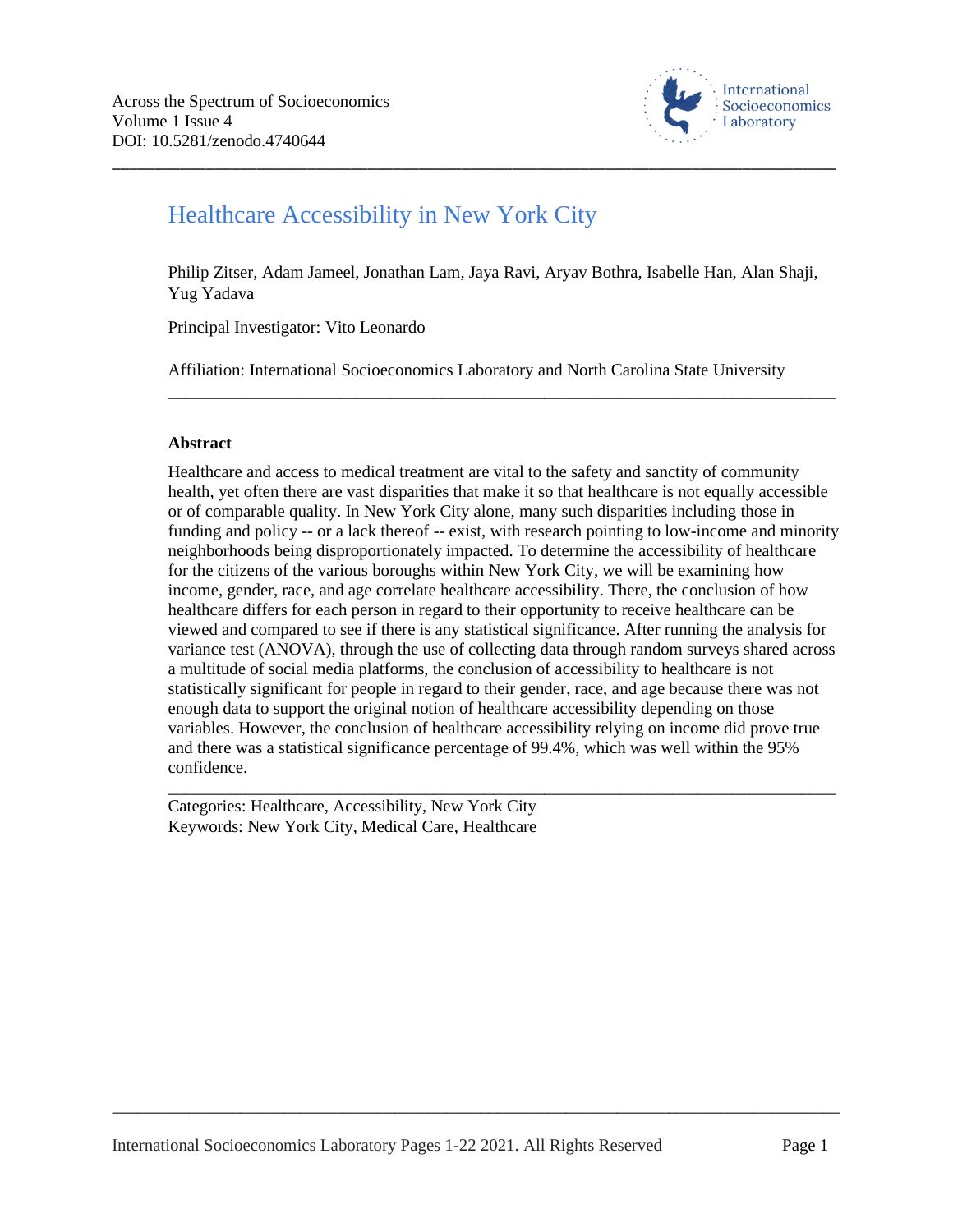

#### **Background**

In New York City, there is a large population of people who come from underserved areas. Communities in medically underserved areas/populations (MUA and MUP) have few primary care providers, high infant mortality, high poverty, and/or high older adult population (HRSA, 2019). Communities like Bed-Stuy and Bedford Park have a lack of medical facilities to support the growing population (Altarum, 2019). Additionally, the income inequality gap has been rising as well as healthcare prices (Altarum, 2019). Most recently, COVID-19 has ravaged these cities leading to a limited access of medical coverage from private and public insurance companies as well as federally funded programs like Medicare and Medicaid. Many people in underserved areas are not insured at all and cannot afford to pay for regular check-ups. As a result, they don't seek medical attention when immediately showing symptoms and their illness worsens until they require government assistance for survival. In 2018, 980 New Yorker adults were surveyed to gauge the accessibility of healthcare in the state (Altarum, 2019). Among all of the adults, 52% experienced a healthcare affordability burden and 76% were worried about affording healthcare in the future. There are multiple reasons why 52% of adults experienced an affordability burden, the most prominent being the high premium cost. Also, 51% of adults stated that it was too expensive. For the table below was used to document the following information gathered during the survey. For individuals that are "Somewhat or Very Worried about Health Insurance'', as seen in the table below, the highest percentages came from those with private insurance with 78% reporting not being able to afford health insurance and 53% are about to lose their health insurance (Figure 1). Furthermore, many New Yorkers also had to delay or forego their healthcare due to overwhelming costs. 31% delayed their doctor's appointment or delay a procedure to be done, 29% skipped a recommended medical treatment or test, 26% avoid visiting the doctor or a procedure from occurring altogether, 23% cuts pills in half or skipped doses of medicine, 21% did not fill a prescription and 17% had problems with accessing mental healthcare. Adding on, another issue was struggling to pay medical bills (Altarum, 2019).

\_\_\_\_\_\_\_\_\_\_\_\_\_\_\_\_\_\_\_\_\_\_\_\_\_\_\_\_\_\_\_\_\_\_\_\_\_\_\_\_\_\_\_\_\_\_\_\_\_\_\_\_\_\_\_\_\_\_\_\_\_\_\_\_\_\_\_\_\_\_\_\_\_\_\_\_\_\_\_\_\_\_\_\_\_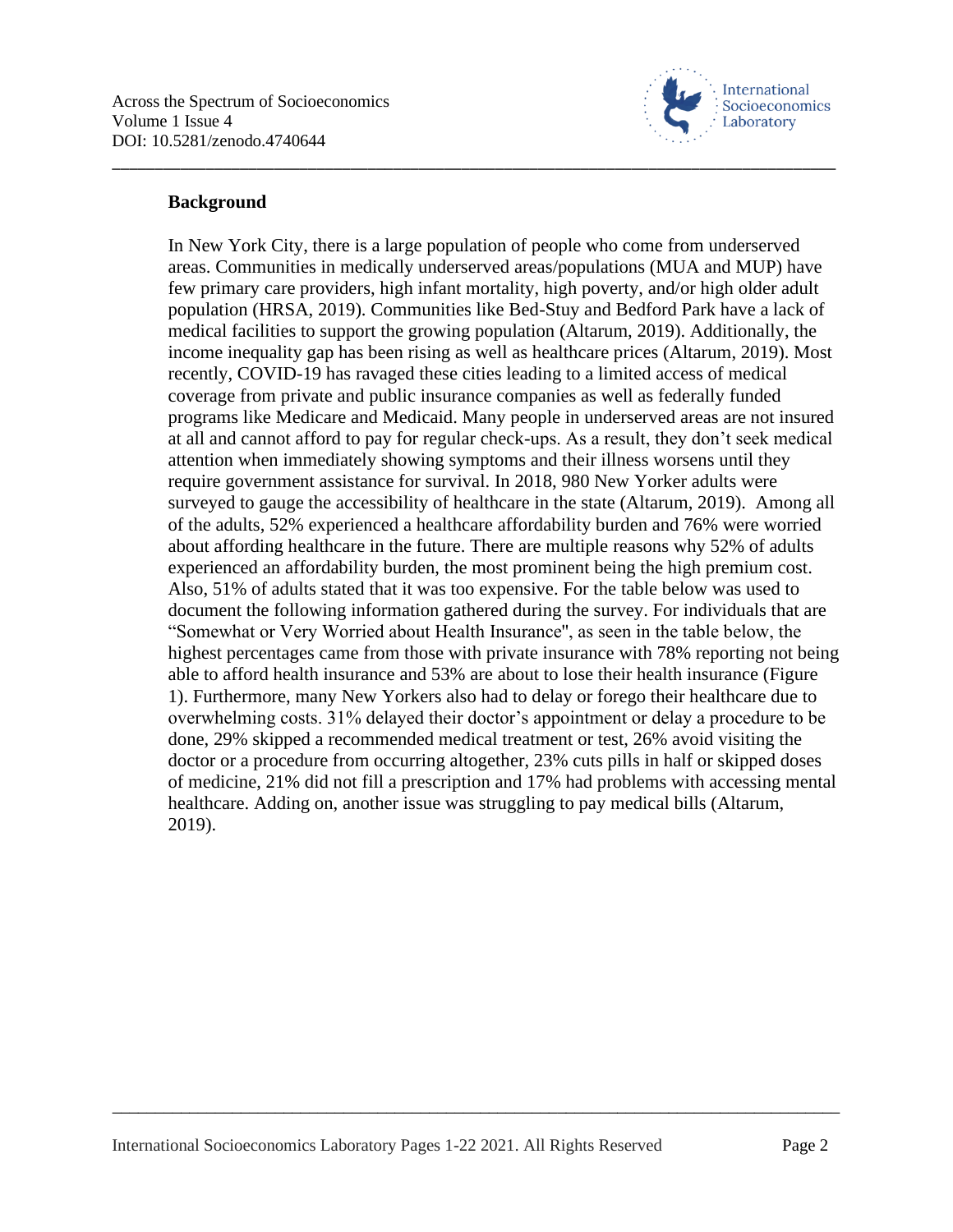**Figure 1** 





\_\_\_\_\_\_\_\_\_\_\_\_\_\_\_\_\_\_\_\_\_\_\_\_\_\_\_\_\_\_\_\_\_\_\_\_\_\_\_\_\_\_\_\_\_\_\_\_\_\_\_\_\_\_\_\_\_\_\_\_\_\_\_\_\_\_\_\_\_\_\_\_\_\_\_\_\_\_\_\_\_\_\_\_\_

#### Somewhat or Very Worried About Health Insurance

Source: 2018-2019 Poll of New York Adults, Ages 18+, Altarum Healthcare Value Hub's Consumer Healthcare Experience State Survey

*Figure 1: From the Alarum Healthcare Value Hub's Consumer Healthcare Experience State Survey, 980 adults - defined as at or above the age of 18 - from New York State which asked about their healthcare status in a variety of manners. Those that identified "somewhat or very worried about health insurance", were then categorized by the type of health policy they receive and whether or not that they will lose healthcare insurance or will not be able to afford health insurance.*

The struggle to pay insurance costs and medical bills has been seen with many other demographics. For those New Yorkers who have encountered one or more financial burdens to obtain health insurance, the highest percentage came from incomes of between \$50,000 - \$100,000 in which 50% of respondents said they have a financial obstacle that has made getting health insurance more difficult (Figure 2). This same income bracket is also reported being the highest percentage when considering individuals who have struggled to pay medical insurance, with 42% of respondents between \$50,000 - \$100,000 reporting such struggles (Figure 3). To pay for these high medical bills, 15% of respondents used up all their savings, 13% were unable to pay for necessities like food, heat, or housing, 12% were contacted by a collection agency, 9% borrowed money or got a loan or another mortgage on their home, 7% racked up a large amount of credit card and lastly, 6% placed on a long-term payment plan. By taking money out of their savings or taking out loans, people end more in debt and are forced into poverty. These affordability issues predict the future of how New Yorkers could pay for healthcare. As a result, 76% of people reported being worried about their healthcare costs. Many stated that affording their healthcare in the future comes with a multitude of cost-related issues. For example, 66% said that they would have to pay the cost of nursing homes and home care services, 63% would have to cover medical costs when elderly, 62% would worry about the cost of serious illness or accident and 57% would have to worry about covering prescription drug costs. The majority of these concerns came from individuals who were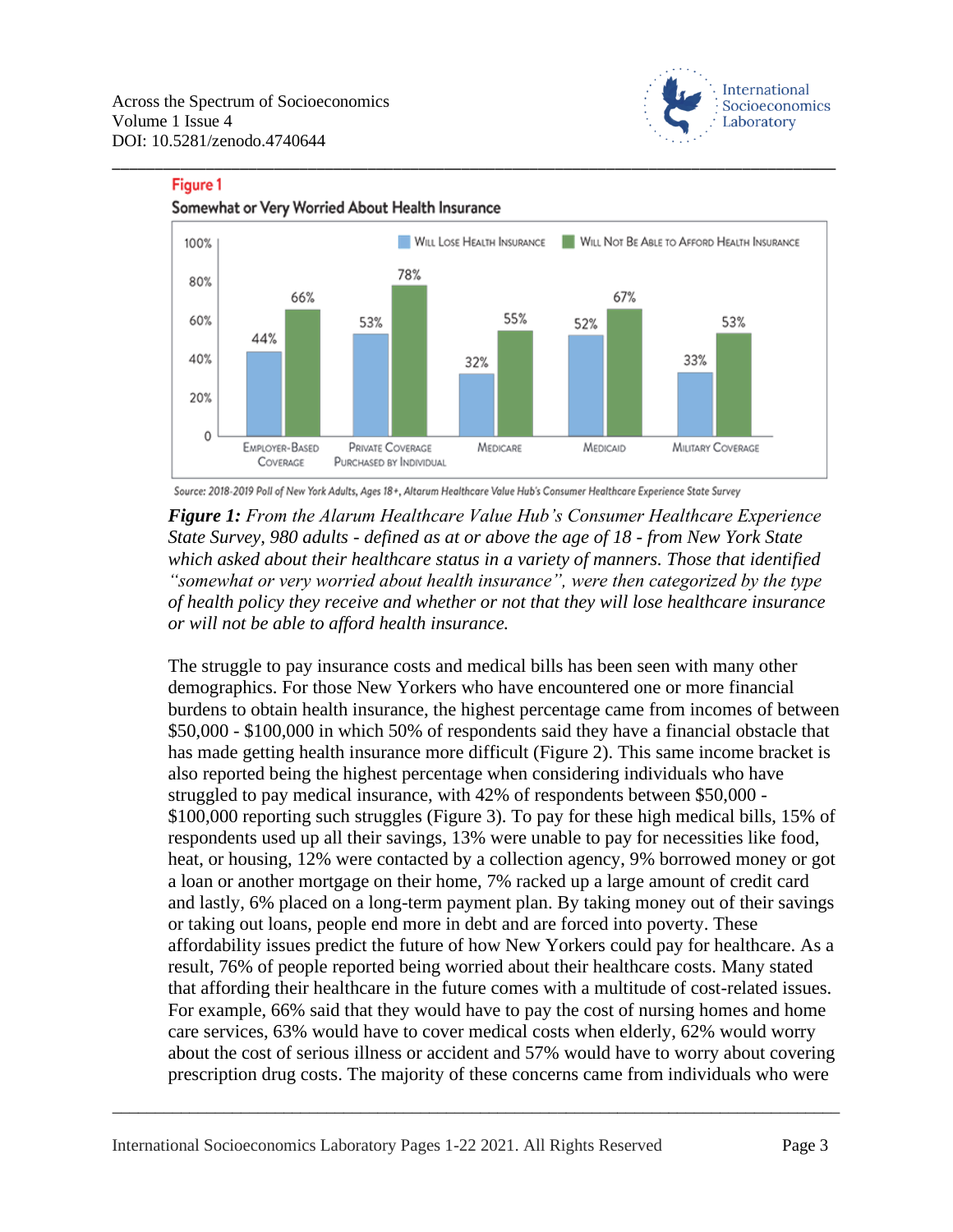

worried about private health coverage. Due to the expensive costs associated with healthcare visits, many people go years without seeing a doctor for diseases or health conditions that could be life-threatening. Without any aid to help them with costs, they are forced to suffer in poverty without proper access to take care of themselves or their family members. Part of the survey and understanding adults' worries helped identify and document whether or not adults who are 18+ will either lose health insurance, won't afford it, or both. This is relevant as it provides a visual understanding of the current situation occurring in NYS on healthcare accessibility through cost (Altarum, 2019).

\_\_\_\_\_\_\_\_\_\_\_\_\_\_\_\_\_\_\_\_\_\_\_\_\_\_\_\_\_\_\_\_\_\_\_\_\_\_\_\_\_\_\_\_\_\_\_\_\_\_\_\_\_\_\_\_\_\_\_\_\_\_\_\_\_\_\_\_\_\_\_\_\_\_\_\_\_\_\_\_\_\_\_\_\_

#### **Figure 2**





Source: 2018-2019 Poll of New York Adults, Ages 18+, Altarum Healthcare Value Hub, Altarum's Consumer Healthcare Experience State Survey *Figure 2: From the Alarum Healthcare Value Hub's Consumer Healthcare Experience State Survey, 980 adults - defined as at or above the age of 18 - from New York State which asked about their healthcare status in a variety of manners. Those that needed healthcare, but had one or more cost-related barriers, were then categorized in three basic income brackets: lower than \$50,000 a year, between \$50,000-\$100,000 a year, and those making above \$100,000 a year.*





New York Adults Who Experienced One or More Struggles to Pay Medical Bills

Source: 2018-2019 Poll of New York Adults, Ages 18+, Altarum Healthcare Value Hub, Altarum's Consumer Healthcare Experience State Survey

\_\_\_\_\_\_\_\_\_\_\_\_\_\_\_\_\_\_\_\_\_\_\_\_\_\_\_\_\_\_\_\_\_\_\_\_\_\_\_\_\_\_\_\_\_\_\_\_\_\_\_\_\_\_\_\_\_\_\_\_\_\_\_\_\_\_\_\_\_\_\_\_\_\_\_\_\_\_\_\_\_\_\_\_\_

*Figure 3: From the Alarum Healthcare Value Hub's Consumer Healthcare Experience State Survey, 980 adults - defined as at or above the age of 18 - from New York State which asked about their healthcare status in a variety of manners. Those individuals that have struggled with paying medical bills one or more, were then categorized into three*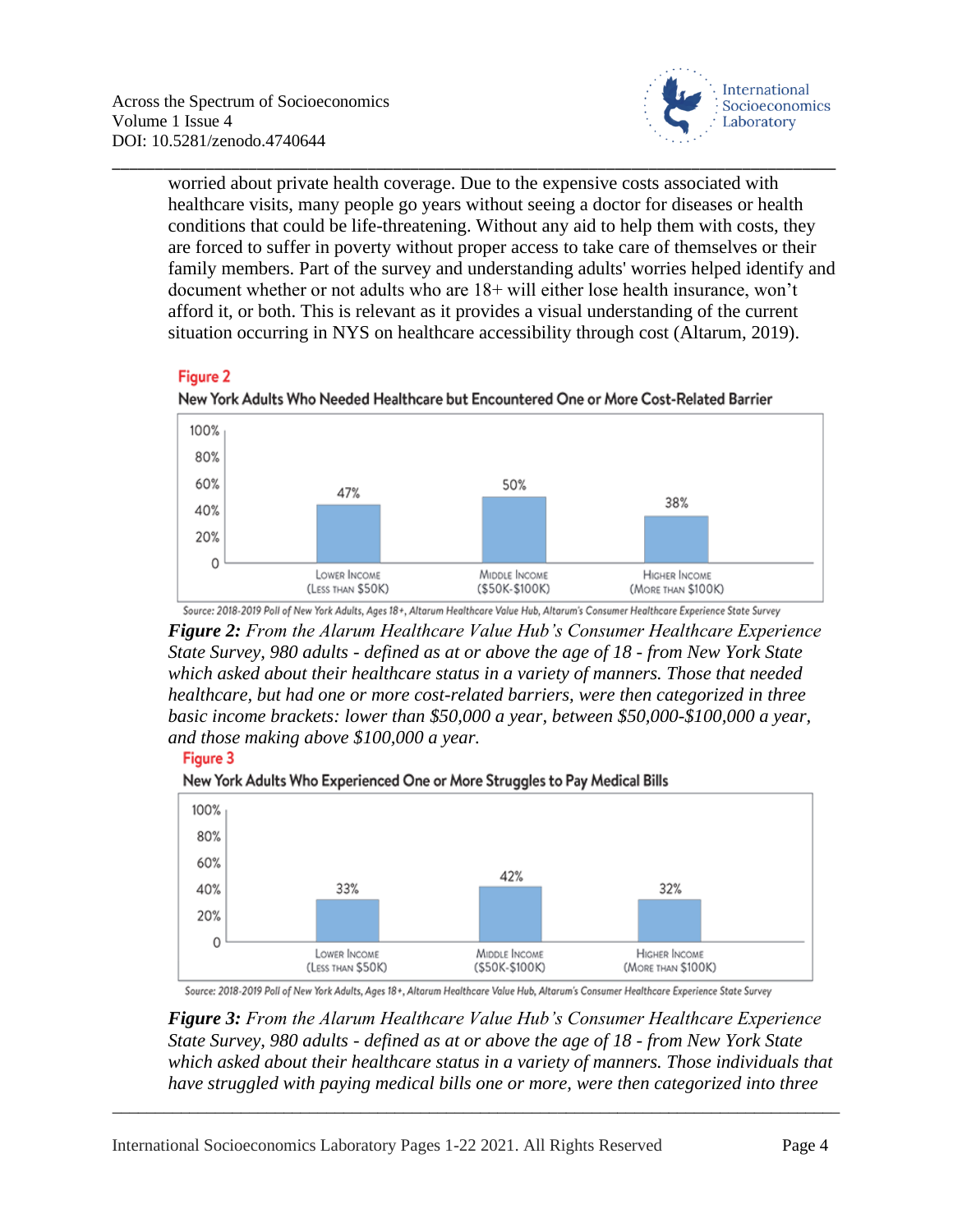

*basic income brackets: lower than \$50,000 a year, between \$50,000-\$100,000 a year, and those making above \$100,000 a year.*

\_\_\_\_\_\_\_\_\_\_\_\_\_\_\_\_\_\_\_\_\_\_\_\_\_\_\_\_\_\_\_\_\_\_\_\_\_\_\_\_\_\_\_\_\_\_\_\_\_\_\_\_\_\_\_\_\_\_\_\_\_\_\_\_\_\_\_\_\_\_\_\_\_\_\_\_\_\_\_\_\_\_\_\_\_

The first table below displays that low-income residents who earn \$50,000 or less a year had the highest level of concern about affording healthcare, and there were two-thirds of high-income households who earn more than \$100,000 have healthcare affordability worries as well. In the second and third table Households with middle incomes that earned \$50,000-\$99,999 a year faced the highest level of healthcare burden within the last 12 months and avoided receiving care along with struggling to pay off their medical payments. In the second and third table Households with middle incomes that earned \$50,000-\$99,999 a year faced the highest level of healthcare burden within the last 12 months and avoided receiving care along with struggling to pay off their medical payments (Altarum, 2019).

#### Figure 4





Note: This summary excludes those without insurance.

Source: 2018-2019 Poll of New York Adults, Ages 18+, Altarum Healthcare Value Hub, Altarum's Consumer Healthcare Experience State Survey.

*Figure 4: From the Alarum Healthcare Value Hub's Consumer Healthcare Experience State Survey, 980 adults - defined as at or above the age of 18 - from New York State which asked about their healthcare status in a variety of manners. Those New Yorkers who have faced difficulties with their health insurance were asked three different worries: affording healthcare, one or more struggles with paying medical bills and had cost-related barriers to getting health insurance. From there, they were split into two subgroups: those with public coverage or those that have private insurance. In total, there were six unique groups.*

*Table 1: In the table, it displays that, among all the regions of NYS, they all had a spike in worry or affordability burden. In NYC, it spiked by 67% of those worried about affording their medical bills as elderly along with a 65% spike in individuals worried about covering a serious illness or accident while Long island has the lowest.*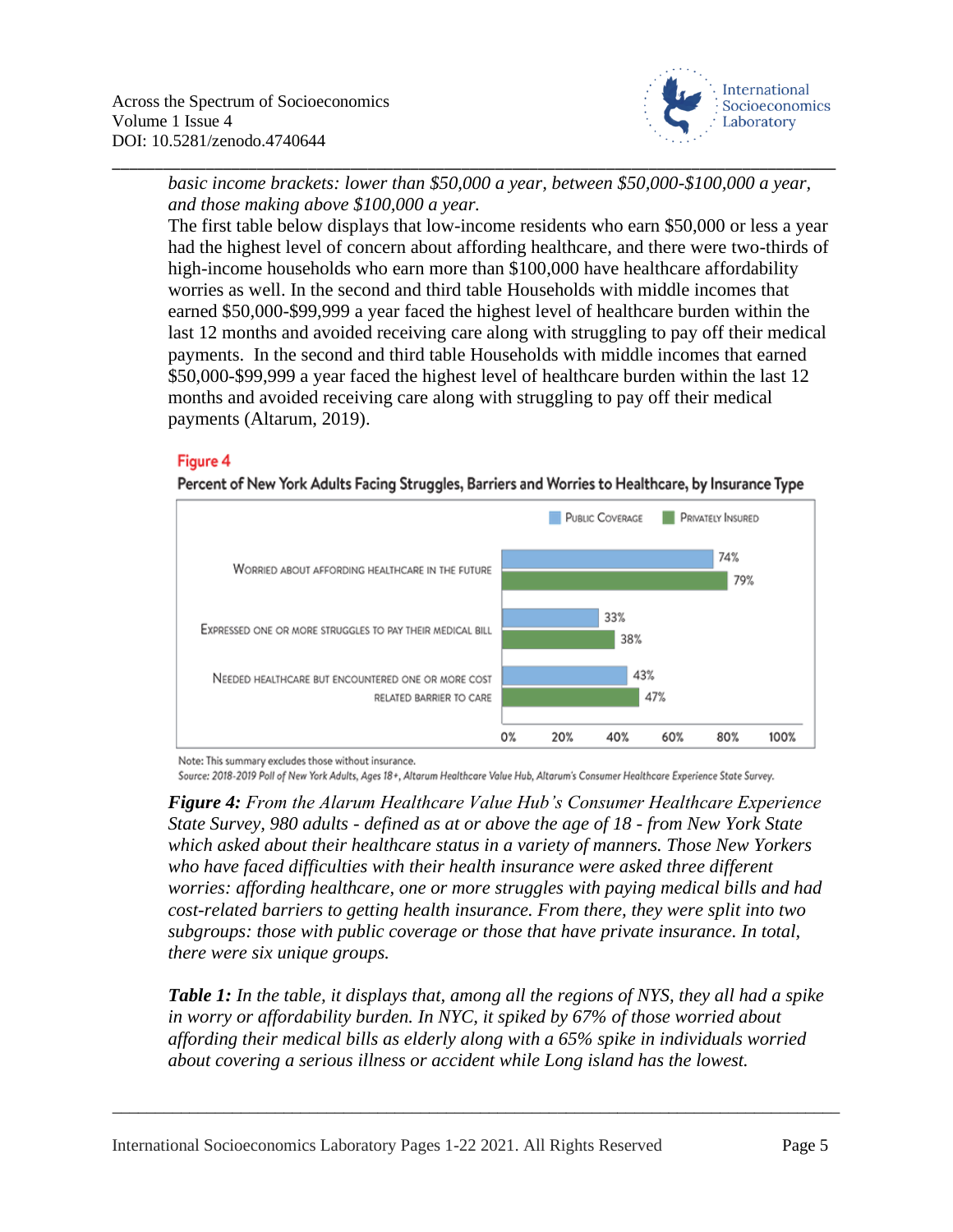

#### New York Regional Demographics

| <b>REGION</b>          | <b>PERCENT OF STATE POPULATION</b> | <b>MEDIAN INCOME</b> |  |
|------------------------|------------------------------------|----------------------|--|
| NEW YORK CITY BOROUGHS | 43%                                | \$59,071             |  |
| LONG ISLAND            | 14%                                | \$98,988             |  |
| UPSTATE NEW YORK       | 42%                                | \$62,713             |  |

\_\_\_\_\_\_\_\_\_\_\_\_\_\_\_\_\_\_\_\_\_\_\_\_\_\_\_\_\_\_\_\_\_\_\_\_\_\_\_\_\_\_\_\_\_\_\_\_\_\_\_\_\_\_\_\_\_\_\_\_\_\_\_\_\_\_\_\_\_\_\_\_\_\_\_\_\_\_\_\_\_\_\_\_\_

Note: New York Boroughs include Bronx, Kings, New York, Queens, and Richmond counties. Long Island includes Nassau and Suffolk counties. Source: Population and Income from U.S. Census Bureau; Income is a weighted average of 2017 median income by county.

#### **Figure 5**



#### Percent of New York Adults with Any Healthcare Affordability Burden in the Past Year

Source: 2018-2019 Poll of New York Adults, Ages 18+, Altarum Healthcare Value Hub, Altarum's Consumer Healthcare Experience State Survey

*Figure 5: From the Alarum Healthcare Value Hub's Consumer Healthcare Experience State Survey, 980 adults - defined as at or above the age of 18 - from New York State which asked about their healthcare status in a variety of manners. For those adults in NYC that faced a burden when it comes to paying for healthcare, they were split into three groups based on community: Long Island, New York City (NYC) boroughs, and Upstate New York.*

#### **Pandemic effects**

The healthcare industry hasn't been able to support patients due to the pandemic and its socio-economic effects. Hospitals in New York City have been dramatically understaffed and under-resourced. For example, in 2017 in the New York and Long Island region, there was a 50% shortage of RNs (registered nurses) with 2 or more years of experience (Martiniano R, et. al, 2018). This situation has exacerbated with COVID-19 increasing stress on the healthcare system through the need for more hospital workers and nurses). There are more patients than doctors, and many doctors have been called to help assist in treating patients due to the lack of staff available. Additionally, current programs under Mayor de Blasio's leadership have been designed to target areas in all five boroughs called the "Caring Neighborhoods." Yet, there is a proportion of 109 and 99 per 100,000 residents who identify as American-American or Latino dying from COVID-19 compared to 27 out of 100,000 white residents (Thompson, et al., 2020). A reason that COVID-19 may be higher in these underserved communities is that people are unable to socially distance themselves all the time, and are also not able to see doctors due to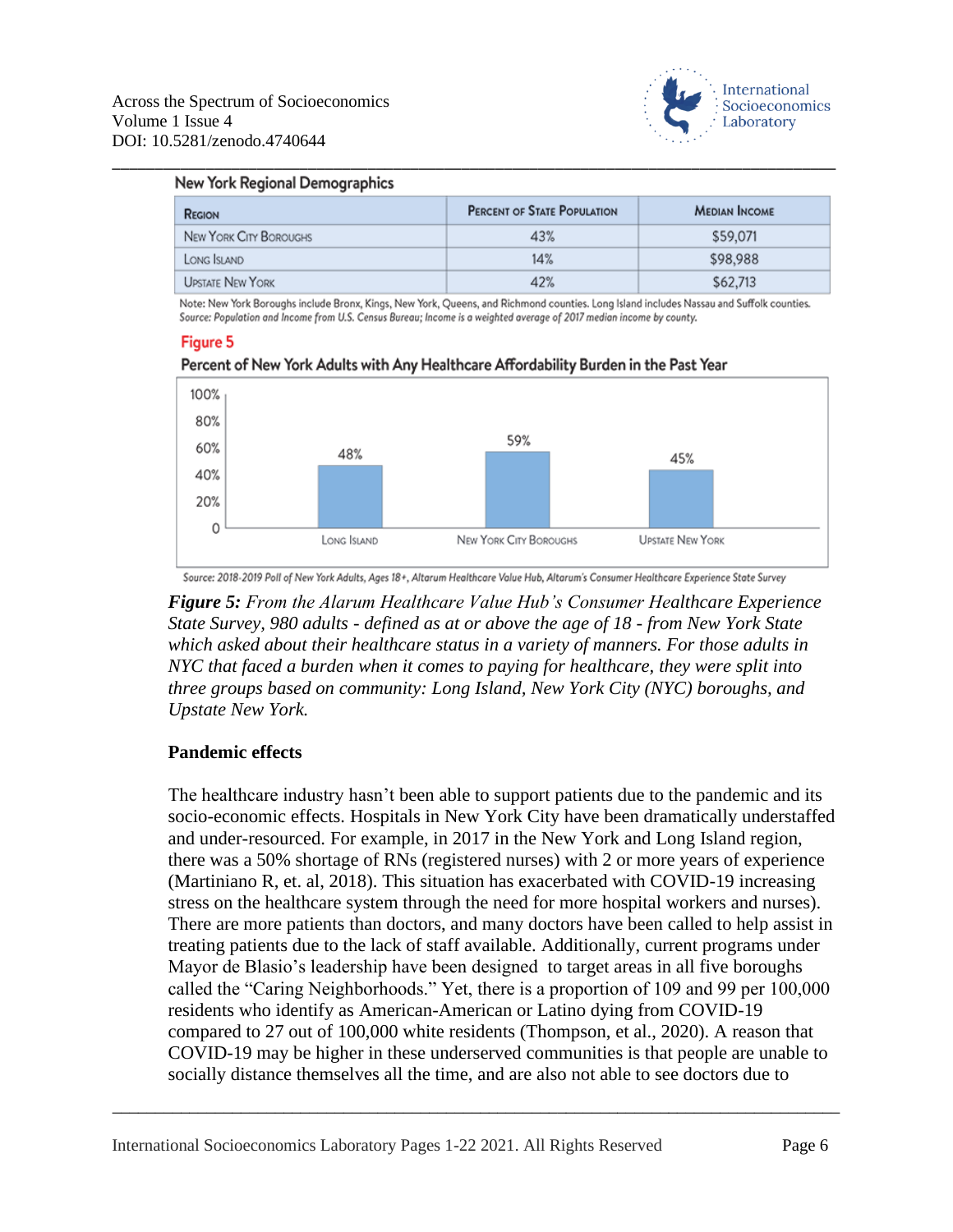

affordability and financial issues. In fact, there was a request for physicians from New Jersey, Vermont, and even across the nation to aid the patients in New York City since there was a shortage of medical staff available. The shortage of physicians worsened during the pandemic because their priority shifted to treating patients that were insured. This included pressure from medical overhead, government officials, pharmaceutical companies, and others who wanted to get everyone treated as quickly as possible. In the spring of 2020, NYC had one of the highest numbers of COVID-19 cases. Before this pandemic even hit NYC, it was reported that there was already uneven access to health insurance among workers in NYC. The pandemic hit hardest in the Bronx and Queens where most of the COVID-19 cases skyrocketed. This led to a massive loss in jobs, affecting millions of New Yorkers' access and maintenance of healthcare coverage. Since healthcare coverage is tied to employment for millions of New Yorkers, a sudden loss of their jobs causes them to lose the only healthcare that they had available. Because of this, many New Yorkers are not able to afford their healthcare insurance and as a result, are unemployed with no ability to see a doctor.

\_\_\_\_\_\_\_\_\_\_\_\_\_\_\_\_\_\_\_\_\_\_\_\_\_\_\_\_\_\_\_\_\_\_\_\_\_\_\_\_\_\_\_\_\_\_\_\_\_\_\_\_\_\_\_\_\_\_\_\_\_\_\_\_\_\_\_\_\_\_\_\_\_\_\_\_\_\_\_\_\_\_\_\_\_

# Share of low-income respondents who said that they or member of their household were without health insurance since the start of the pandemic



*Figure 6: From New York City's (NYC's) Department of Health, surveyors were split into four different communities: Bronx, Queens, Manhattan, and Brooklyn. From there*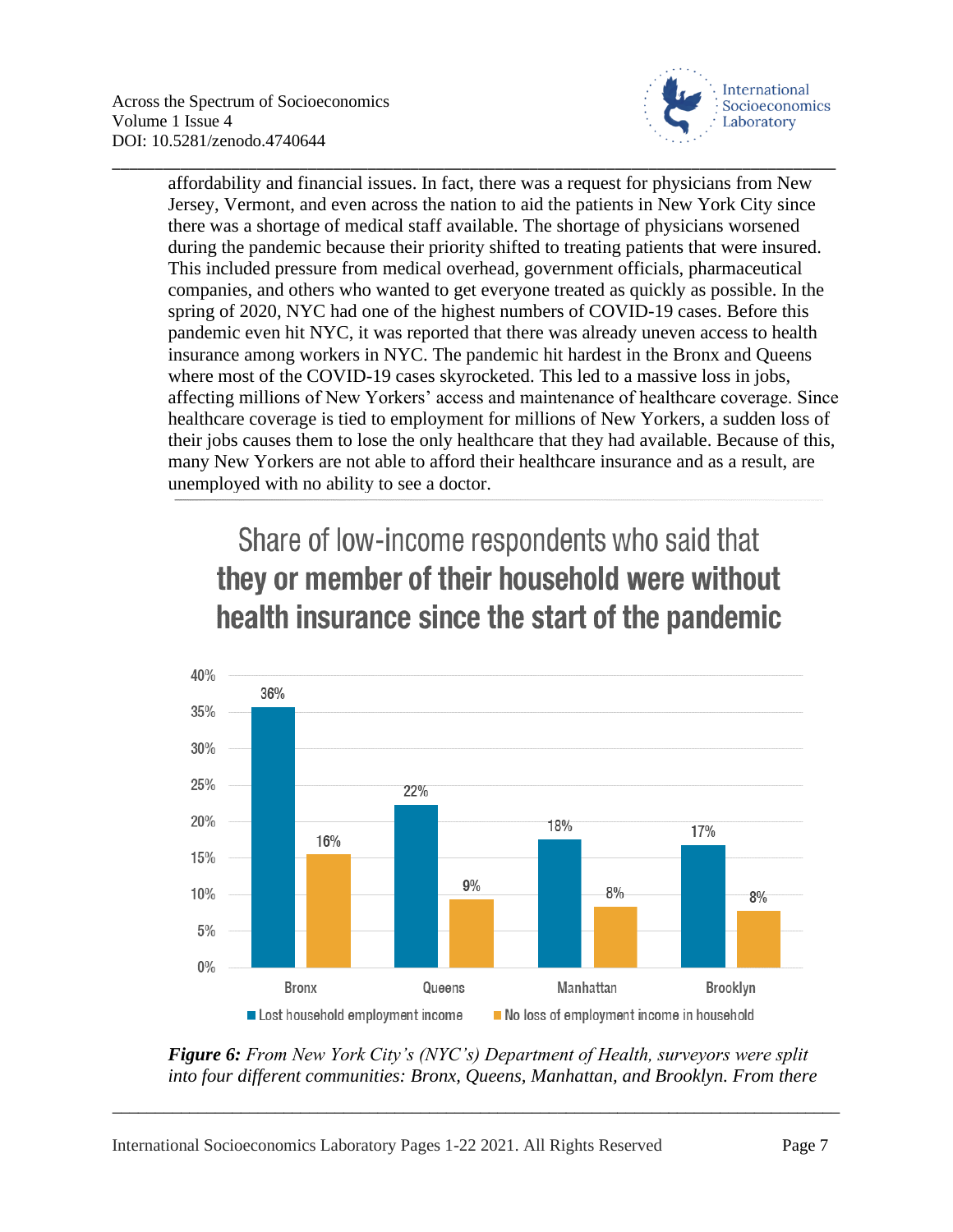

\_\_\_\_\_\_\_\_\_\_\_\_\_\_\_\_\_\_\_\_\_\_\_\_\_\_\_\_\_\_\_\_\_\_\_\_\_\_\_\_\_\_\_\_\_\_\_\_\_\_\_\_\_\_\_\_\_\_\_\_\_\_\_\_\_\_\_\_\_\_\_\_\_\_\_\_\_\_\_\_\_\_\_\_\_ *two subgroups emerged: lost household employment income and no loss of household employment income during the beginning of the pandemic.*

> Share of low-income respondents with household income loss who said that they or a member of their household have lacked health insurance since the start of the pandemic



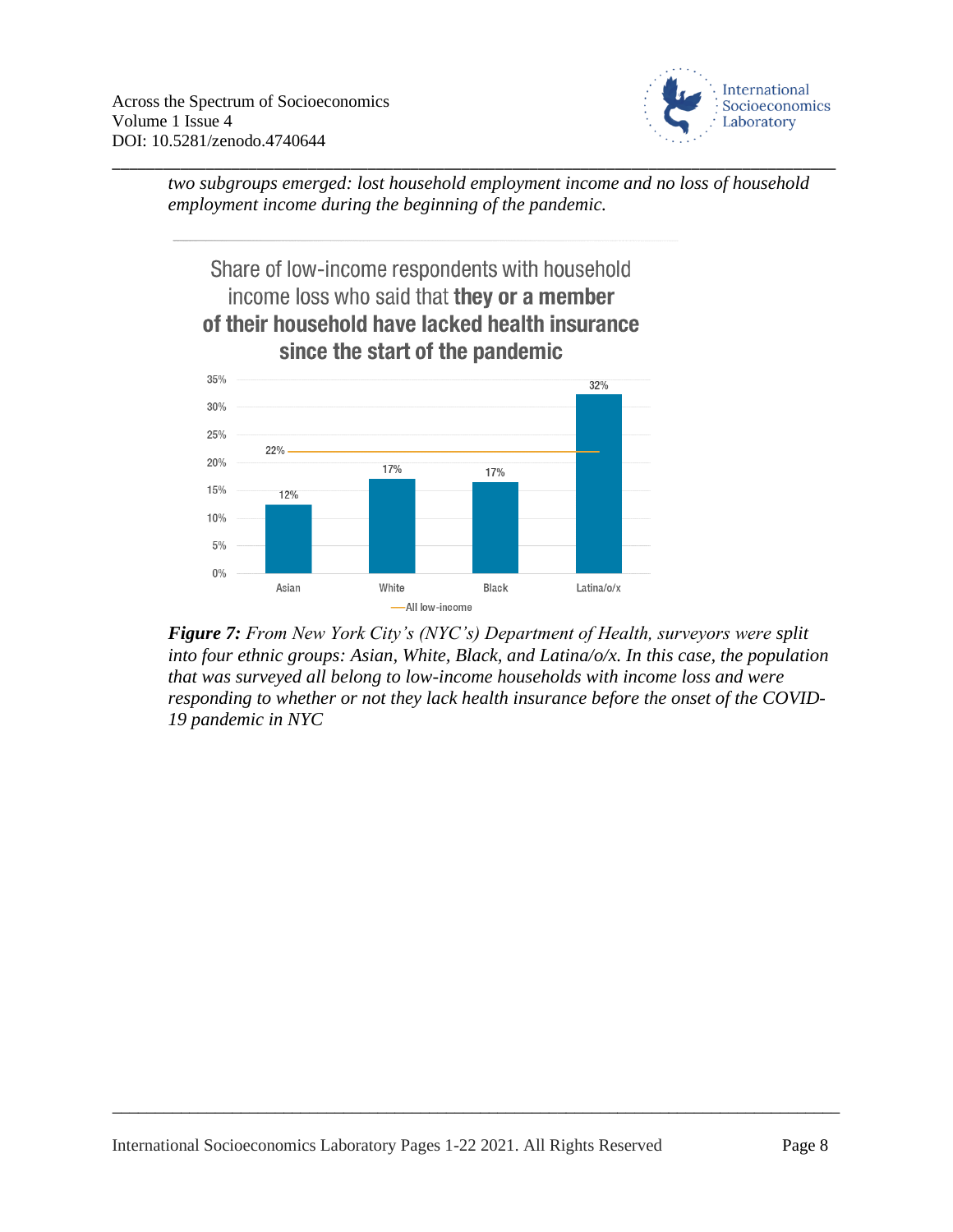



Share of all respondents who said that they or a family member had been infected with COVID-19

\_\_\_\_\_\_\_\_\_\_\_\_\_\_\_\_\_\_\_\_\_\_\_\_\_\_\_\_\_\_\_\_\_\_\_\_\_\_\_\_\_\_\_\_\_\_\_\_\_\_\_\_\_\_\_\_\_\_\_\_\_\_\_\_\_\_\_\_\_\_\_\_\_\_\_\_\_\_\_\_\_\_\_\_\_

*Figure 8: From New York City's (NYC's) Department of Health, the responders were asked if they or a family member had been affected by COVID-19. The population recorded was measured in percentage and split into four groups - based on race: Asian, White, Black, and Latina/o/x. The overall average percentage was recorded.*



*Figure 9: From New York City's (NYC's) Department of Health, the responders who were of low-income backgrounds were asked if they or a family member had been affected by COVID-19. The population recorded was measured in percentage and split*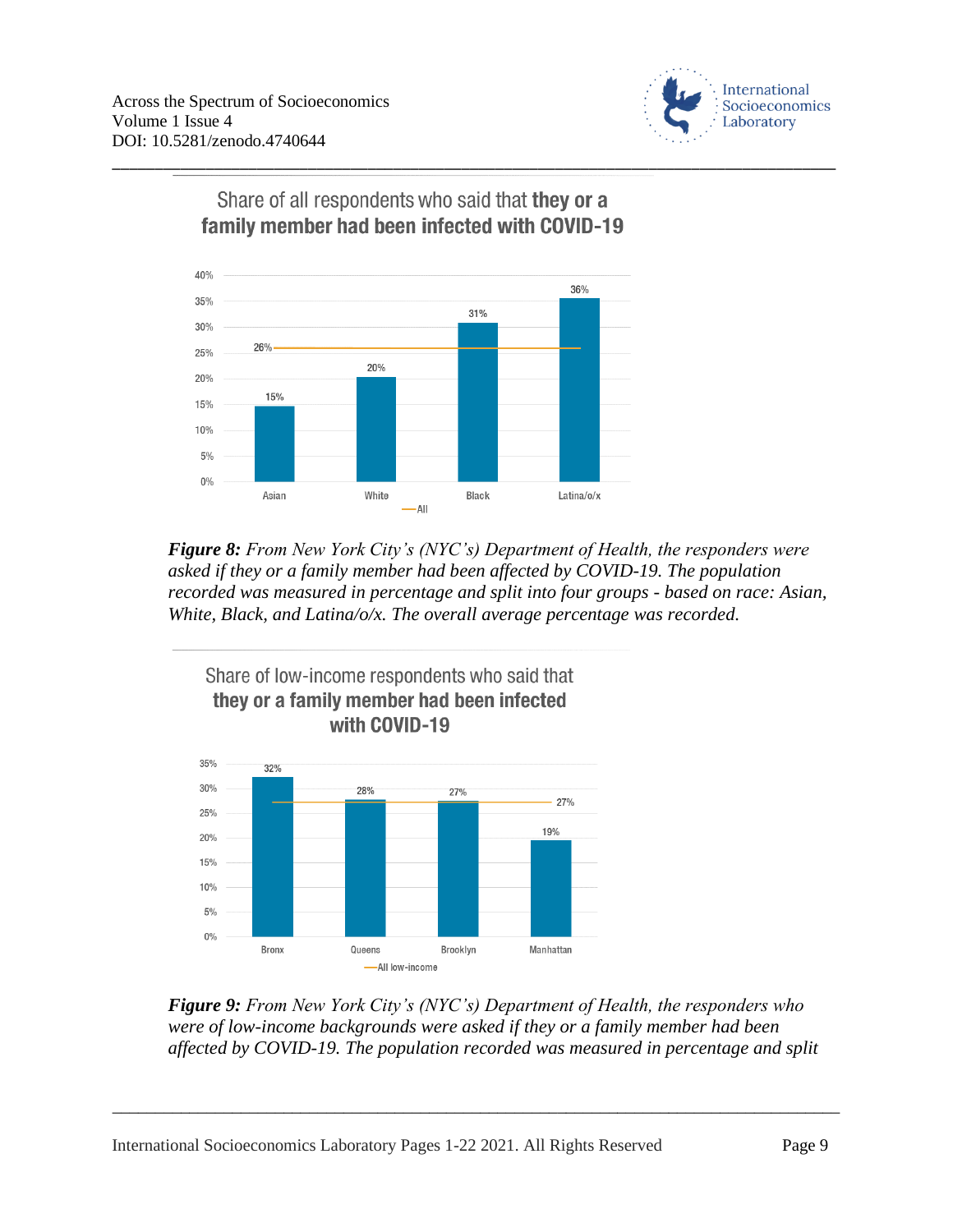

*into four groups - based on borough: Bronx, Queens, Brooklyn, and Manhattan. The overall average percentage was recorded.*

\_\_\_\_\_\_\_\_\_\_\_\_\_\_\_\_\_\_\_\_\_\_\_\_\_\_\_\_\_\_\_\_\_\_\_\_\_\_\_\_\_\_\_\_\_\_\_\_\_\_\_\_\_\_\_\_\_\_\_\_\_\_\_\_\_\_\_\_\_\_\_\_\_\_\_\_\_\_\_\_\_\_\_\_\_

Adding on in the Bronx, many of the COVID-19 cases came from crowded housing, many residents are essential workers, and the borough has the highest rate of pre-existing conditions that put many residents in a high-risk position such as having diabetes. Also, policy actions and decisions brought out many disparities during the pandemic. For example, the hospitals in the Bronx only had 2.7 beds per 1,000 residents, whereas Manhattan hospitals had 6.4 per 1,000 residents. However, it should be noted that affordable care expansion on Medicare and its health plan helped enroll an additional 425,000 New York City residents during February and November as the pandemic took a toll on the healthcare system. Moreover, many residents did not enroll in health-related programs due to their immigrant status; these people were hesitant because they thought doing so would impact their immigration status. In fact, it was reported from the 2020 Unheard Third that more than 52% of low-income New York residents lost their job temporarily or permanently yet they were still able to access Medicare or were enrolled in an essential healthcare plan. Furthermore, before the pandemic, 47% of lower-income (\$50,000 and under) New York residents received healthcare coverage (Lew & Benjamin, 2021). During this pandemic, however, solutions were proposed such as the Equity Action Plan, which was implemented by the NYC Health Department. This plan included increased engagement with healthcare providers to "assess the needs of independent providers in clinics and provide technical assistance to reopen their clinics and continue day-to-day operations, encourage providers to offer telemedicine services and assist them with navigating reimbursement, explore ways to enable in-person primary care visits outside of usual office settings, such as mobile clinics, provide medical supplies, including personal protective equipment, sign up providers to become authorized enrollers in the New York City's COVID-19 Hotel program, inform providers about City services and resources that can support their patients during and after the COVID-19 public health emergency (health, food, other social services)". The plan also consists of working with community centers and associations to help ensure additional services, provide advisory for leadership, and assist community-based voices in their advocacy. Lastly, this plan aims to drive communication with community members by conducting outreach activities and spreading awareness about COVID-19 and the precautionary measures everyone should be following. Although there have been several proposed solutions to address the effects of the pandemic, it still leaves NYC in a negative position when it comes to healthcare accessibility. (*Overview of the NYC Department of Health and Mental Hygiene's COVID-19 Equity Action Plan*, n.d.) (Lew & Benjamin, 2021)

#### **Race in Healthcare**

African Americans and Latinos make up a large percentage of the underserved communities and are often mistreated in the US healthcare clinics. The African American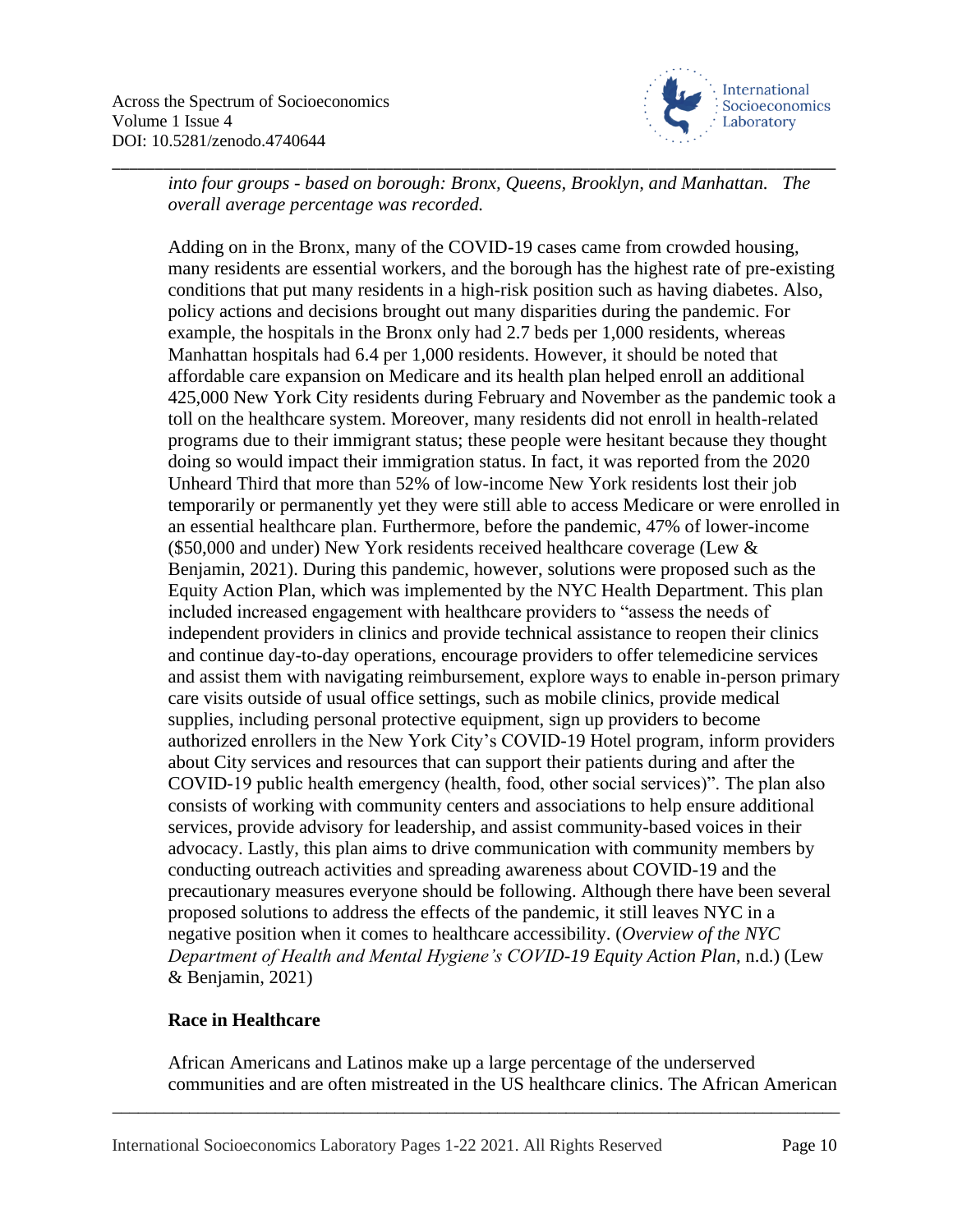

community, specifically, has stated previously that they do not feel safe taking the vaccine due to concerns with getting the wrong dosage or wrong vaccine, which has been done before on purpose. Moreover, many physicians have said that they believe African Americans feel less pain or might not feel pain at all. Some physicians have also stated that they prefer not to treat people of color. Since healthcare professionals are refusing to see people of color, some are outright declining to see a doctor because they know they will be mistreated. Unfortunately, many healthcare workers and doctors are not punished for giving wrong dosages to patients or for making racist statements. These attitudes can make it very difficult for such individuals to access quality healthcare. Considering that people of color tend to make lower incomes on average, they are unable to see physicians for long periods. This causes severe problems in the long run for communities of color, especially the African American community, because if problems aren't detected when they are in their smaller, weaker, and essentially treatable stages, they will eventually develop into diseases that are very hard to treat and will only be found the next time they visit a doctor's office. Something that can compound these issues is that people of color, especially African Americans, are more likely to need access to healthcare. For example, in Brooklyn, African American individuals were twice as likely as Caucasian individuals to be hospitalized due to COVID-19. Furthermore, 46% of COVID-19 related deaths were African Americans, 30% were White, 15% were Hispanic, and 5% were Asian (Renelus et. al., 2020). This need for more access to healthcare as well as it being generally more inaccessible can create drastic problems for people of color.

\_\_\_\_\_\_\_\_\_\_\_\_\_\_\_\_\_\_\_\_\_\_\_\_\_\_\_\_\_\_\_\_\_\_\_\_\_\_\_\_\_\_\_\_\_\_\_\_\_\_\_\_\_\_\_\_\_\_\_\_\_\_\_\_\_\_\_\_\_\_\_\_\_\_\_\_\_\_\_\_\_\_\_\_\_

## **Funding and Policy History**

With healthcare inequality noted, New York State in 1996 created the Indigent Care Pool, a fund dedicated to reimbursing hospitals for the free healthcare they provide to households of low income. While the idea at the time seemed like a good initiative, a 2016 review of the \$1.13 billion budget found a negative correlation between the size of the funding for a hospital and the percentage of low-income patients they were treating (Hammond, 2017). On this point, the report found that four hospitals received grants from the Indigent Care Pool without suffering any net loss in treating patients that could not afford their medical bills, including Memorial Sloan Kettering. This is a major problem for the underserved communities as many of these well-off hospitals are situated mainly in Manhattan and may not be feasible to travel to. In addition, this gap leads to more disparities as the lack of reimbursements leads to even more degradation of local healthcare facilities. By not providing grants to hospitals closer to underserved communities, New York is creating a healthcare inequity where only the affluent people can get access to proper healthcare. The grants must be given to all hospitals so that all patients can be seen by healthcare workers regardless of their socioeconomic background. Over the years, budgeting and public health policies have ignored communities of color. For example, New York invested \$1.13 billion into a program called ICP (Indigent Care Pool) which would result in intense disparities for low-income communities. The establishment of the ICP program was meant to help serve and expand healthcare access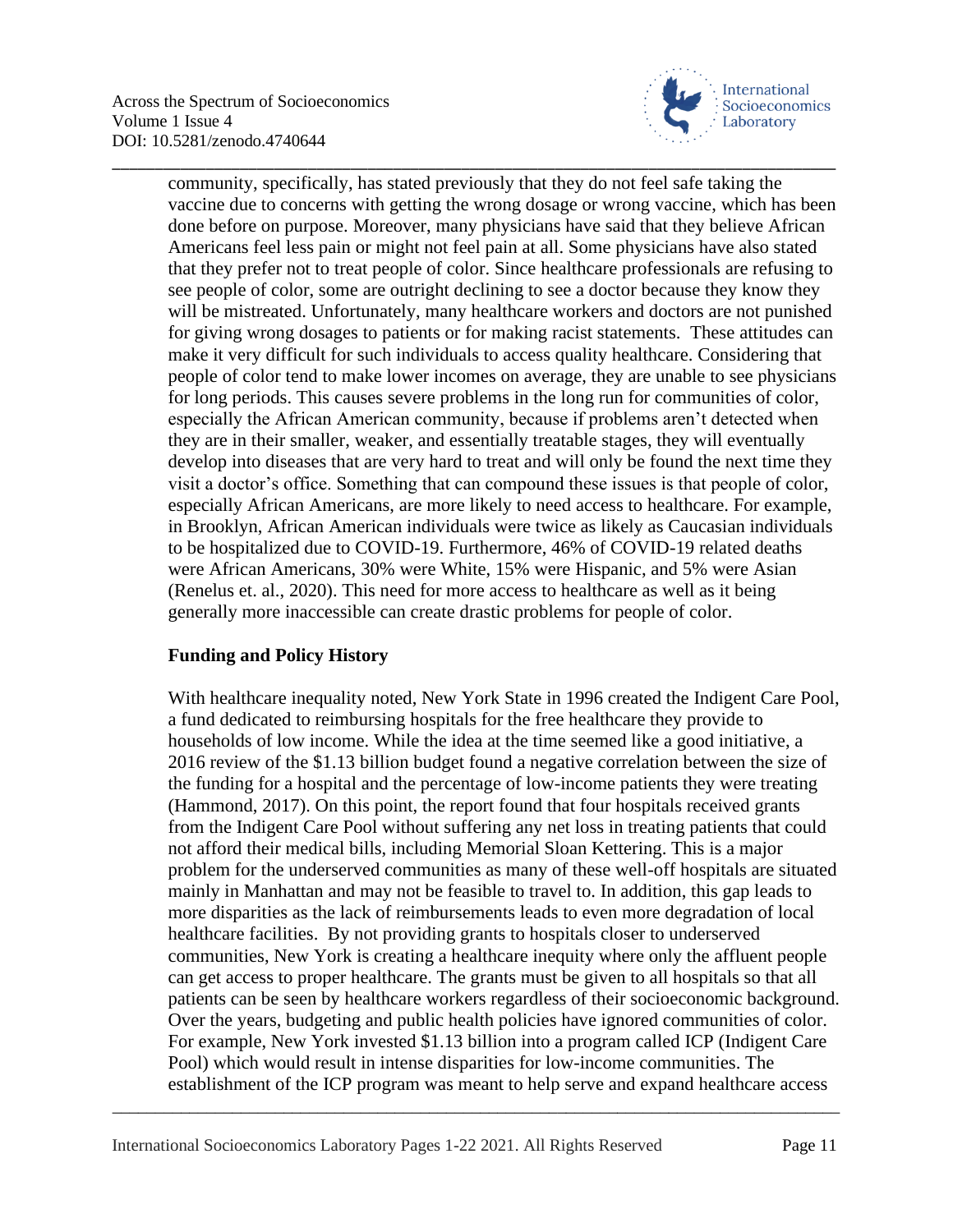

in low-income communities however this plan left out the idea of safety net hospitals that are in these low-income communities. New York policies have not targeted safety net hospitals along with unequally providing money to these hospitals since \$250 million were directed to the top 25 safety-net hospitals in New York while only \$675 million were directed to the bottom 75% of hospitals that do not serve or as many low-income people. In addition, New York health and financing and planning policies have left multiple communities without hospitals or decreasing essential needs such as beds. An example is St. John's Hospital in Flushing, Parkway in Forest Hill, St. Joseph in Fresh Meadow, and, lastly, Mary Immaculate in Jamaica. Overall, funding and public healthrelated policies have not benefited many low-income communities. A relevant understanding of this is that the top 10 wealthiest, white, and less-impacted communities during the pandemic received just as much funding as the top 10 hardest-hit communities that are populated by both minority and immigrant with funding at \$2,232,459,094 under the CARE ACT (Benjamin, Dunker, 2020).

\_\_\_\_\_\_\_\_\_\_\_\_\_\_\_\_\_\_\_\_\_\_\_\_\_\_\_\_\_\_\_\_\_\_\_\_\_\_\_\_\_\_\_\_\_\_\_\_\_\_\_\_\_\_\_\_\_\_\_\_\_\_\_\_\_\_\_\_\_\_\_\_\_\_\_\_\_\_\_\_\_\_\_\_\_

## **Communities**

People in communities within New York City show great diversity, both in culture and in income. New York City classifies its division in the form of boroughs, which are placed in zones on the five main islands: The Bronx, Manhattan, Brooklyn, Staten Island, and Queens. The boroughs share many similarities in terms of access to healthcare, mean income, and common amenities, but the differences become highlighted within the scope of smaller communities, on a neighborhood scale. Areas like western queens tend to have a lower income, which lends itself to having lower high school graduation rates, decreased investment in health, and a higher overall crime rate when compared to neighboring regions. However, areas such as the Soho community tend to have a higher income, which helps fund its safety and overall cleanliness. Disparities in healthcare found in underserved communities tend to arise in areas that lack the common amenities that more privileged areas get, thus becoming deprived of life-saving functions. The communities facing the highest rate of healthcare disparities are 6 communities in the Bronx (Fordham-Bronx Park, Pelham-Throgs Neck, Crotona-Tremont, HighBridge-Morrisania, Hunts Point-Mott Haven, Northeast Bronx), 8 communities in Brooklyn (Northwest Brooklyn, Bedford Stuyvesant-Crown Heights, East New York, Sunset Park, Borough Park, East Flatbush-Flatbush, Coney Island-Sheepshead Bay, Williamsburg-Bushwick), 4 communities in Manhattan (Washington Heights-Inwood, Central Harlem-Morningside Heights, East Harlem, Union Square-Lower East Side), 4 communities in Queens (Long Island-Astoria, West Queens, Flushing-Clearview, Jamaica), 3 communities in Staten Island (Port Richmond, Stapleton, St. George, and South Shore). To understand why these communities are facing challenges to face healthcare, we need to analyze the economic situations of these communities. The official poverty rate in NYC is 19.1%. The Bronx as a whole falls into this category and has the highest poverty rate. Furthermore, there is a connection between race and healthcare access in these communities that develops the understanding of why there is a huge challenge to access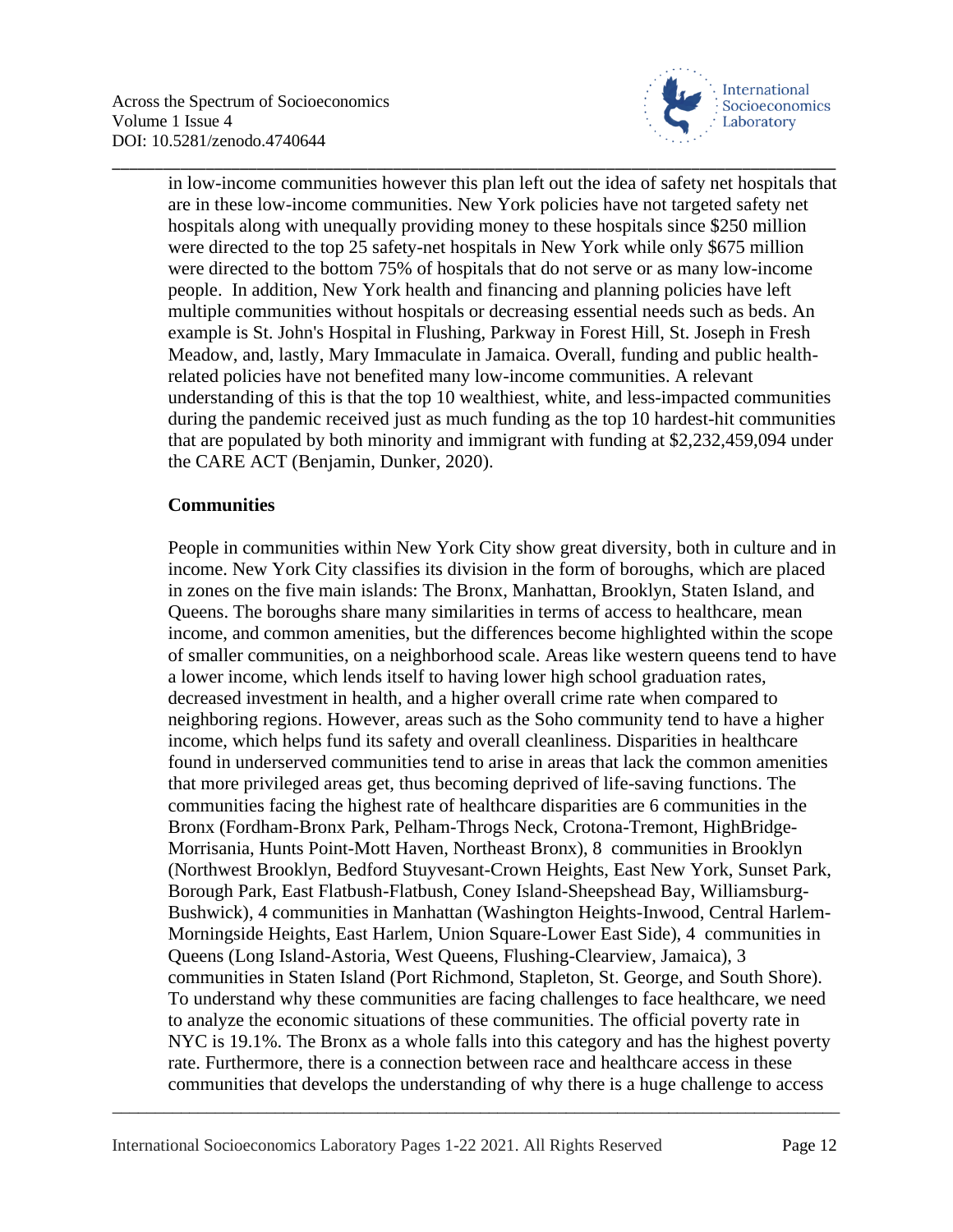

healthcare. For instance, Latinx has faced the highest rate of poverty of 28.8% in NYC which is one of the most predominant racial demographics in these low-income communities such as Sunset Park a low-income community struggling to access healthcare with a Latinx community of 39.1%. For example, In some of these communities, there had been a few mini successes with expanding access to healthcare. Such as the NYCEDC community health center expansion program. These programs served as a template towards expanding healthcare access through supporting non-profit health care as they were able to improve primary care and expand services as a whole. These programs helped assist with community development and economic development. With this, it helped support the expansion of jobs along with establishing more healthcare centers which helped the sustainability and development growth for these communities. The NYCEDC program was able to bring along more upgraded health technology adoption, payment reform, and more. Along with the NYCEDC health program, the \$20 million investment into an initiative called Caring neighborhoods trying to help improve communities in need in all five boroughs, there was also an establishment of the HHC community health centers. This solution helps expand existing services along with financially stabilizing budgets for the upcoming years. HHC sought to create existing centers to be affiliated with them, which includes 40 primary care centers that would serve more than 120,000 New Yorkers. Furthermore, many of these unserved communities have huge immigrant populations. Overall, there are still existing healthcare challenges in these communities such as Queens which includes Corona the epicenter for

\_\_\_\_\_\_\_\_\_\_\_\_\_\_\_\_\_\_\_\_\_\_\_\_\_\_\_\_\_\_\_\_\_\_\_\_\_\_\_\_\_\_\_\_\_\_\_\_\_\_\_\_\_\_\_\_\_\_\_\_\_\_\_\_\_\_\_\_\_\_\_\_\_\_\_\_\_\_\_\_\_\_\_\_\_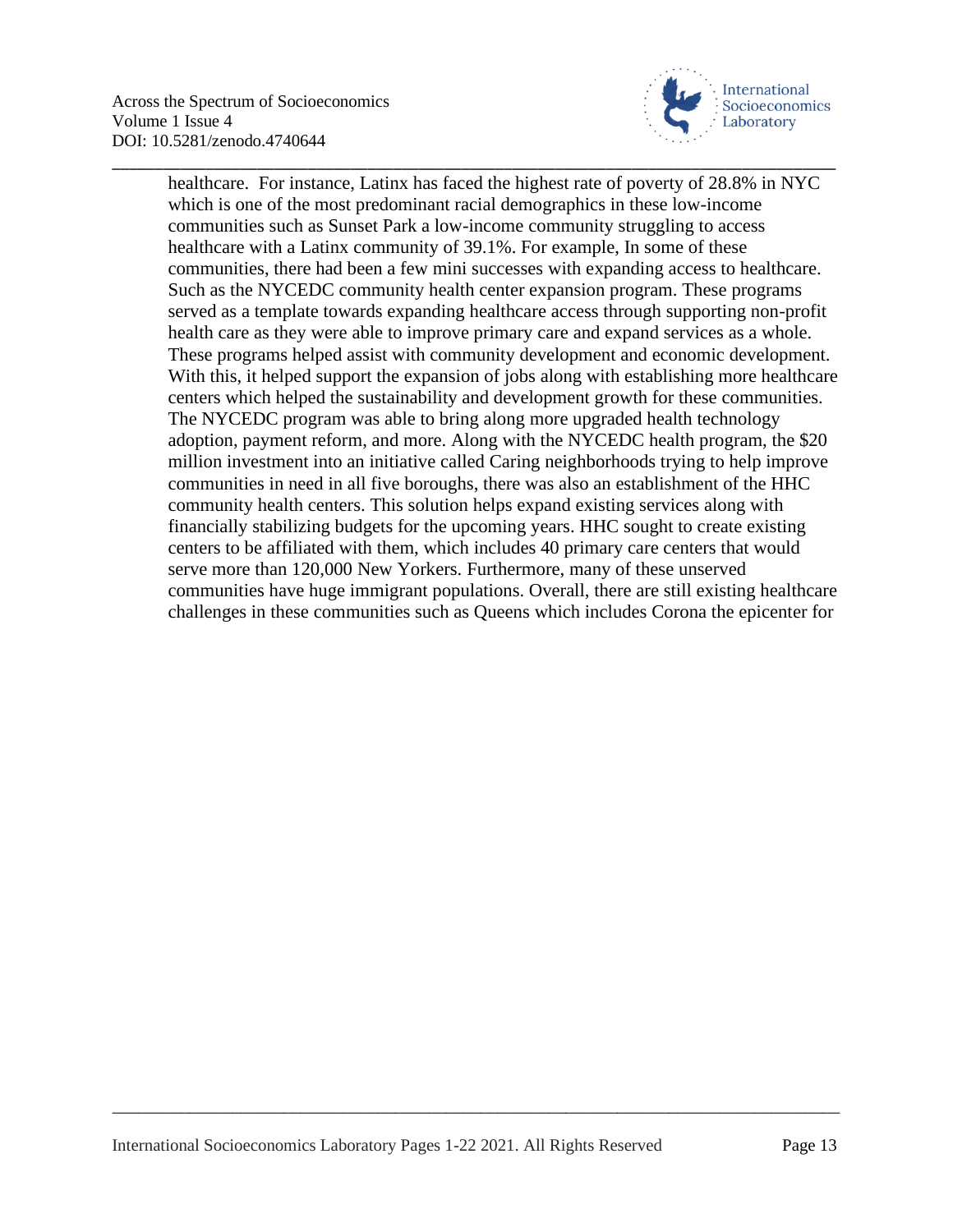



*Figure 10: This image helps illustrate the COVID-19 in all the NYC communities from May 17, 2020, reported by the NYC health department.*

## **General Healthcare**

Healthcare in New York City is much like any other healthcare system found in the United States of America. Healthcare is contained in the private sector, meaning that costs of healthcare must be paid for by the individual, unless they have insurance. In 2017, a hospital visit, on average, costs \$3949 per day without insurance (Fay, 2021). These costs can be even greater depending on the procedures required. As a result, healthcare without insurance in the U.S. can be the greatest in the entire world.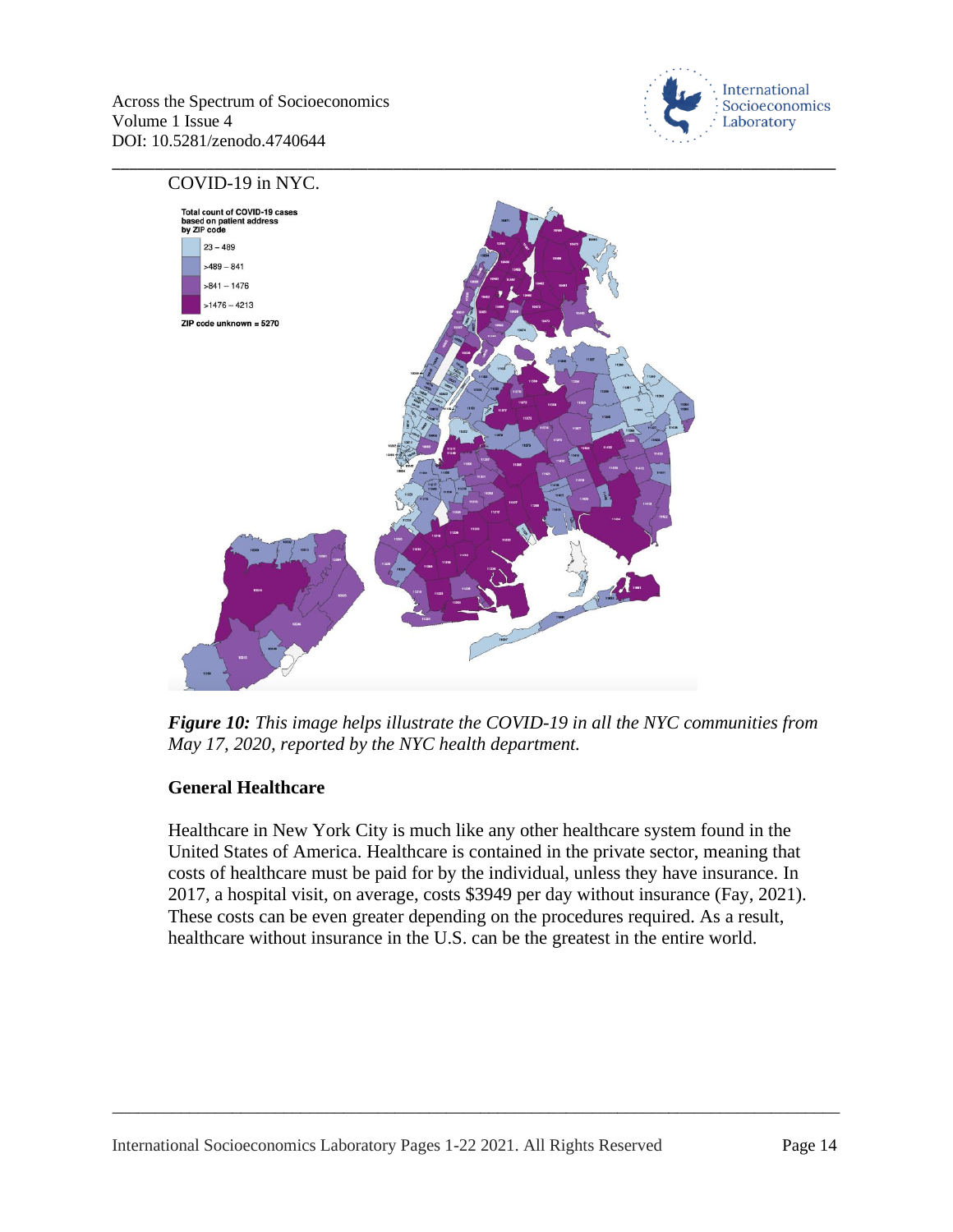

#### Health Insurers in U.S. Pay Much More for Hospital Care



\_\_\_\_\_\_\_\_\_\_\_\_\_\_\_\_\_\_\_\_\_\_\_\_\_\_\_\_\_\_\_\_\_\_\_\_\_\_\_\_\_\_\_\_\_\_\_\_\_\_\_\_\_\_\_\_\_\_\_\_\_\_\_\_\_\_\_\_\_\_\_\_\_\_\_\_\_\_\_\_\_\_\_\_\_

Source: International Federation of Health Plans . By The New York Times

*Figure 11: From the International Federation of Health Plans, eight countries were analyzed for the average cost for seven different medical procedures based on the average American (U.S) cost. This percentage to the U.S. average was created and displayed as a scatter plot.*

This graph illustrates some of these relative costs of healthcare around the world. Even with insurance, the costs are astronomical. Without insurance, the costs are far worse. As such, it is almost imperative that someone has insurance if they need to access healthcare. People who earn a sufficient amount of money can afford to pay the premiums for private health insurance, which can cover them in the case that they become ill with a lifethreatening disease. Others can receive insurance fully covered by the federal government under Medicaid and other government or state-provided health insurance. People who qualify for Medicaid tend to have low incomes, but the downside is that many of the government-funded health insurance comes with extremely high deductibles and generally lower quality of health care. Working citizens can qualify for healthcare through their work, but this has steadily declined throughout the twenty-first century due to increasing health treatment costs. Lastly, the final group of people, who tend to be unemployed immigrants, lack health insurance and have to resort to a lack of treatment due to not having enough funds to pay for insurance, and not meeting the criteria for Medicaid. In general, all these scenarios also exist in the New York City healthcare sector, as it is very similar to the system in all of the United States.

#### **Specific Aims**

Does healthcare accessibility differ between communities in New York City? Through this research study, we intend to investigate how different demographics have been impacted by certain discrepancies in healthcare funding and policy. To help answer our research question, we conducted a survey that asks participants from various demographics the following questions:

\_\_\_\_\_\_\_\_\_\_\_\_\_\_\_\_\_\_\_\_\_\_\_\_\_\_\_\_\_\_\_\_\_\_\_\_\_\_\_\_\_\_\_\_\_\_\_\_\_\_\_\_\_\_\_\_\_\_\_\_\_\_\_\_\_\_\_\_\_\_\_\_\_\_\_\_\_\_\_\_\_\_\_\_\_

What ethnicity do you belong to? (seven options were given)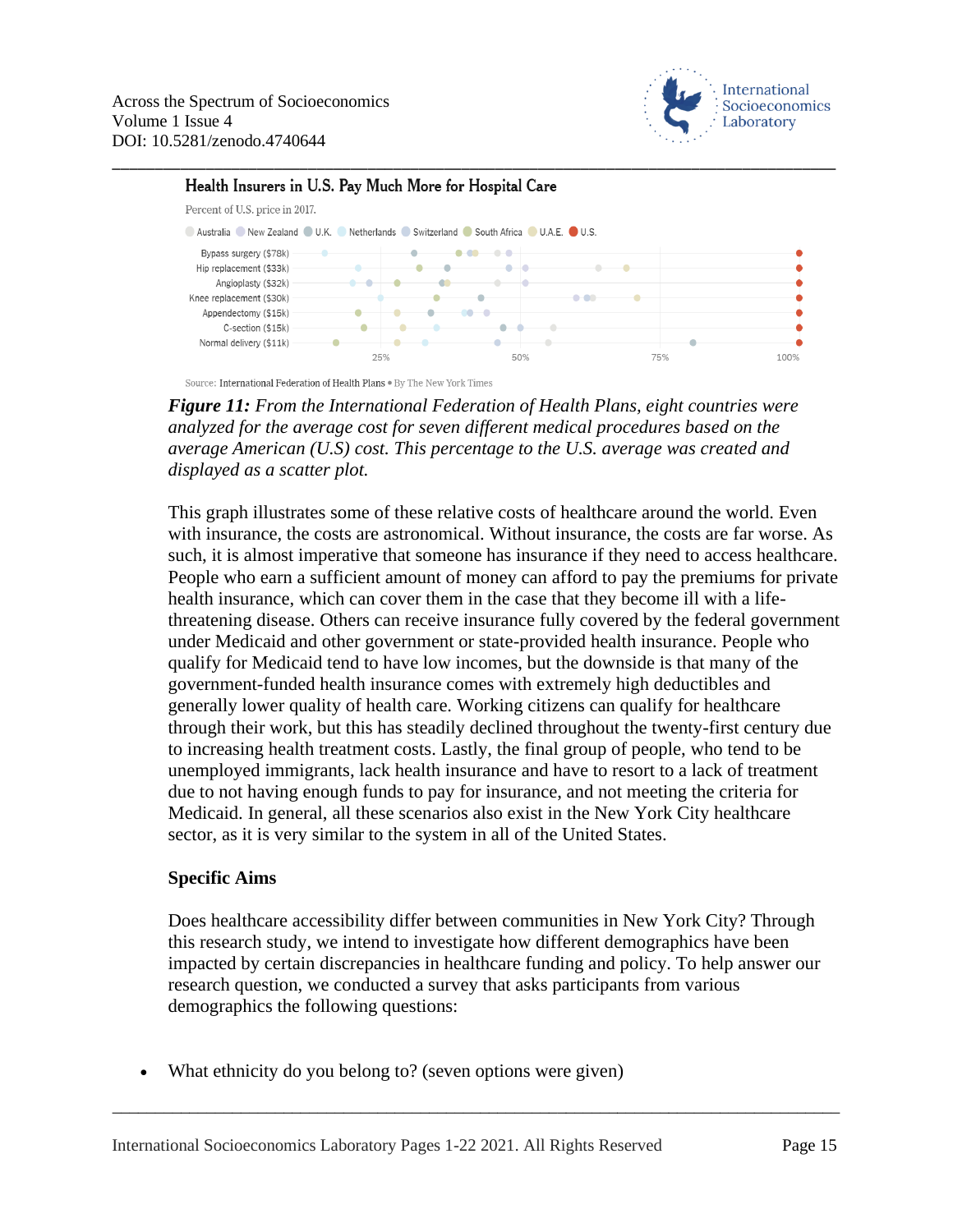

- What is your income level? (seven categories were given)
- What is your gender? (four options were given)
- What is your age? (seven categories were given)
- How far is your nearest healthcare facility/hospital in miles? (open-ended)
- How far is your nearest healthcare facility/hospital with the everyday transportation you use in terms of minutes? (open-ended)

\_\_\_\_\_\_\_\_\_\_\_\_\_\_\_\_\_\_\_\_\_\_\_\_\_\_\_\_\_\_\_\_\_\_\_\_\_\_\_\_\_\_\_\_\_\_\_\_\_\_\_\_\_\_\_\_\_\_\_\_\_\_\_\_\_\_\_\_\_\_\_\_\_\_\_\_\_\_\_\_\_\_\_\_\_

- How long is the wait time to see a doctor in the hospital in minutes? (open-ended)
- How large is your insurance copayment in U.S. dollars? (open-ended)
- How often do you visit a facility per year? (open-ended)
- Any issues with healthcare in your community? If so, please explain below. (openended)
- Does your job put you at higher risk for health issues? Do they cover your health insurance? (open-ended)

Using the data collected from the survey, we conducted several ANOVA and Post-Hoc tests to detect how access to healthcare differs between groups. . This study aims to aid local and state politicians to divert funding into communities that are most in need of it.It also aims to help future city planners, investors, and private companies to allocate valuable resources to develop a safe, secure, and strong medical infrastructure; this may take the form of increased access to PPP, well-funded and developed hospitals, and new medical centers. New medical facilities in communities hardest hit by the lack of healthcare accessibility will not only lead to healthier populations but will also attract potential investors and private companies into the NYC area; thus, catalyzing economic growth and revitalizing the business and culture in the community as well. As this process occurs, politicians will also take notice and would bring forth additional funding for investment from the local and state government level as well.

## **Materials and Methods**

To address the accessibility of healthcare in New York City communities for our experiment, a survey was sent out and data was collected on the demographics and healthcare accessibility of respondents. The independent variables in this study are the demographics of residents (race, income, gender, age, neighborhood) and the dependent variables are the numerical measures of accessibility (distance from the nearest facility in miles, distance from the nearest facility in minutes, number of annual doctor visits, average wait time, insurance copayment). Short answer questions were also asked to survey respondents regarding their job and its relation to their healthcare (higher risk and insurance) and their subjective view of healthcare problems in their community. These responses will not be used for statistical analysis, but to contextualize any data outliers. The survey asks participants to fill out these demographics via a drop-down menu and selected accessibility measures with numerical responses. The responses for each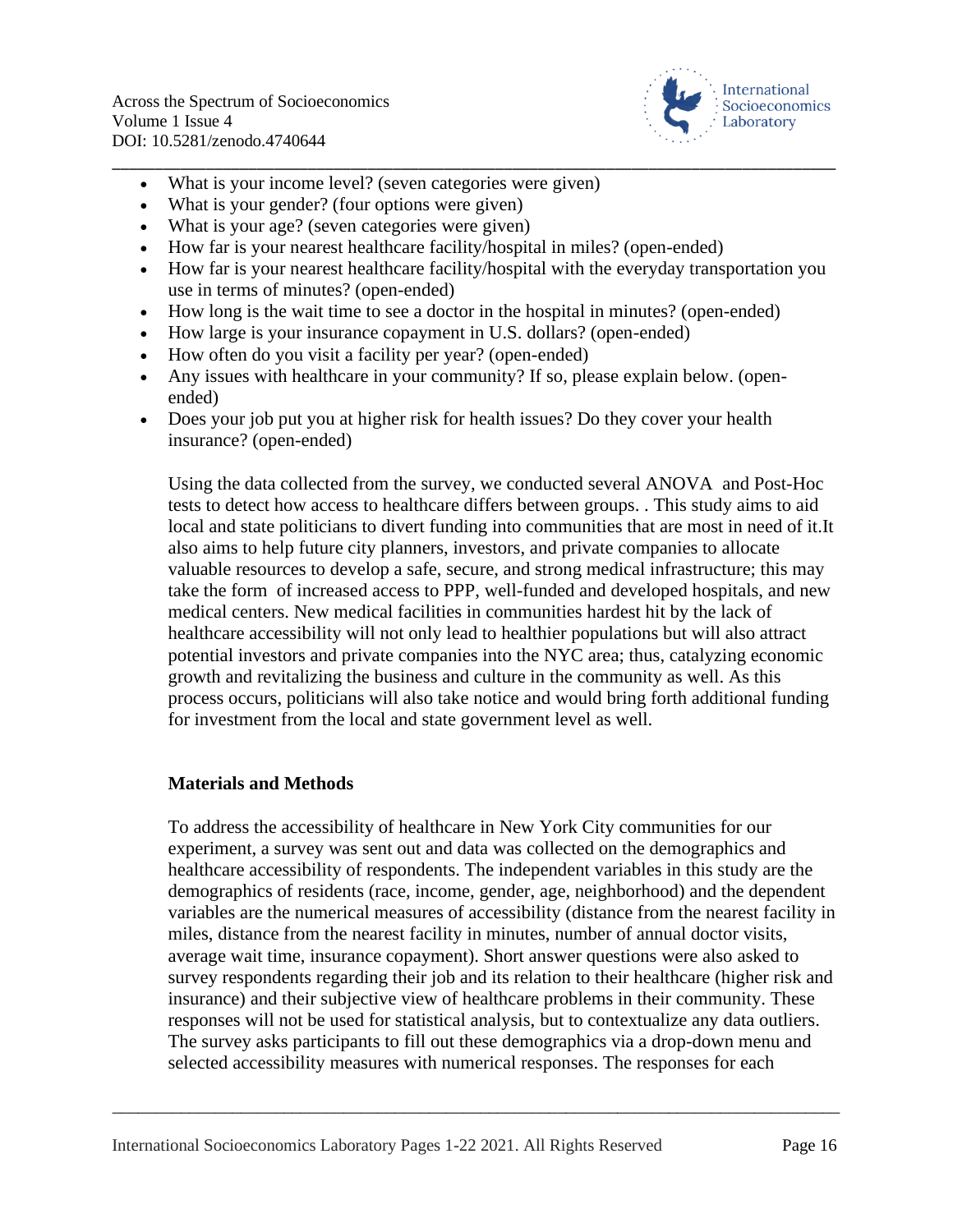

\_\_\_\_\_\_\_\_\_\_\_\_\_\_\_\_\_\_\_\_\_\_\_\_\_\_\_\_\_\_\_\_\_\_\_\_\_\_\_\_\_\_\_\_\_\_\_\_\_\_\_\_\_\_\_\_\_\_\_\_\_\_\_\_\_\_\_\_\_\_\_\_\_\_\_\_\_\_\_\_\_\_\_\_\_ respondent were compiled into a single dependent variable, called the "Healthcare Accessibility Score," using the following weighted equation:

- $A =$  distance to the nearest facility (miles)
- $B =$  distance to the nearest facility (minutes)
- $C$  = wait time to see medical professional (minutes)
- $D =$  insurance copayment (dollars)
- $E =$  number of annual doctor visits

*Healthcare Accessibility Score* (*HAS*) =  $A + 2B + C + D - E$ 

Of the variables in the equation, Variable B, distance to the nearest facility (minutes), and Variable D, insurance copayment (dollars), were determined to be the most significant factors in healthcare accessibility. As such, since Variable D fell between ranges of 30- 100 and was the most influential factor in the HAS, Variable B was weighted by a factor of 2 so it would carry similar weight in the HAS equation. Data were then sorted into various demographics groups: the ones indicated above (independent variables), and ANOVA tests were run to determine if statistically significant disparities in healthcare accessibility exist between demographic groups and healthcare accessibility. The null hypothesis of these tests is that there are no differences between each demographic's healthcare accessibility, whereas the alternative hypothesis is that at least one demographic has different healthcare access than the others does exist. A statistically significant p-value would indicate there is evidence to reject the null hypothesis in favor of the alternative.

#### **Results**

Gender and Healthcare Accessibility:

| Cases            | Sum of Squares | df | Mean Square  |      | D     |
|------------------|----------------|----|--------------|------|-------|
| Gender           | $2.089e + 6$   |    | $2.089e + 6$ | 2934 | 0.091 |
| <b>Residuals</b> | $5.338e + 7$   | 75 | 711740.336   |      |       |

ANOVA - HEALTHCARE ACCESSIBILITY SCORE ▼

Note. Type III Sum of Squares

A one-way ANOVA was conducted to determine if the healthcare accessibility score differed between genders. Participants' gender was classified into two groups: male  $(n=32)$  and female  $(n=45)$ . With an F statistics of 2.934 and a p-value of 0.091, the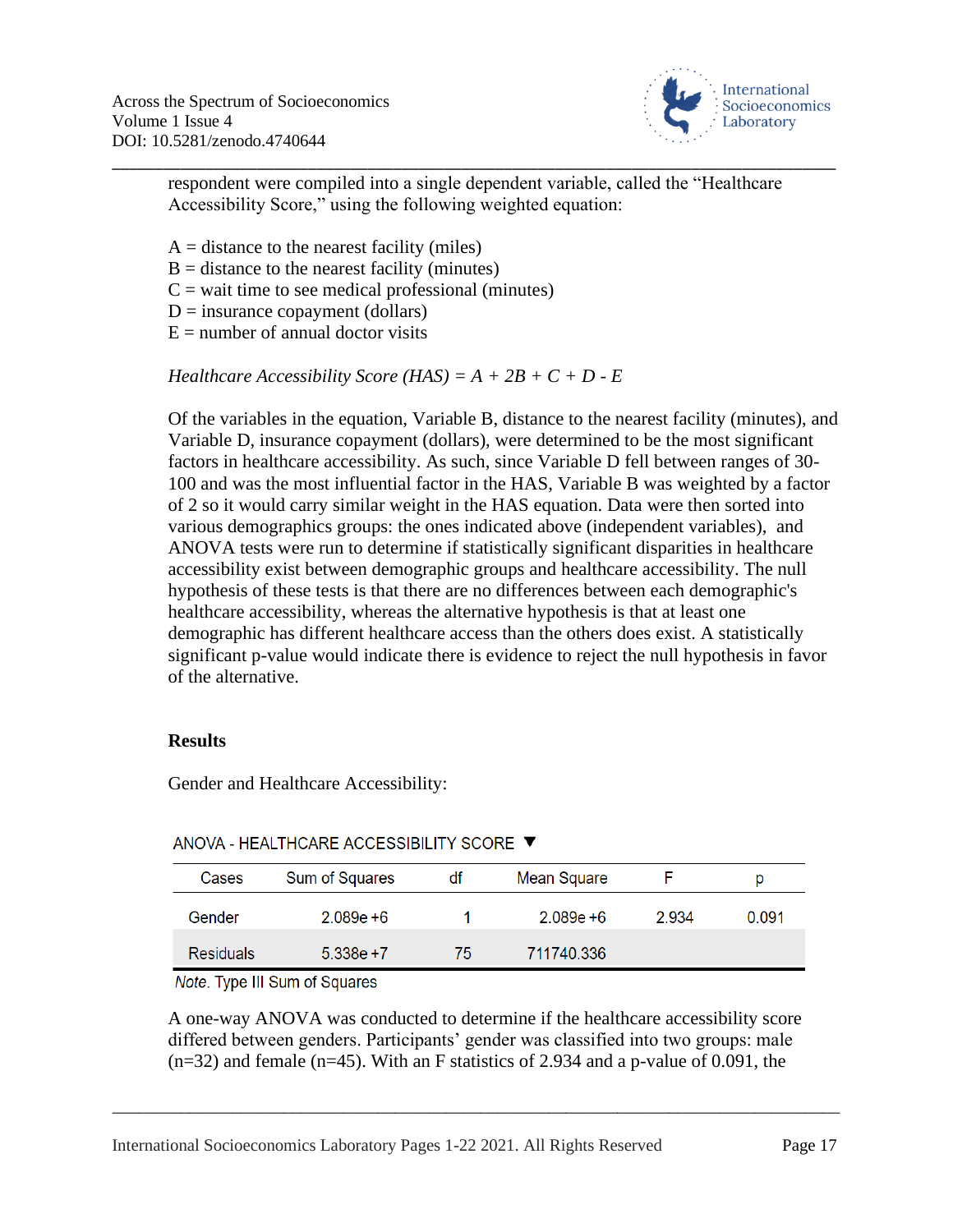

ANOVA test detected no significant differences in HAC between Genders at the 5% level.

\_\_\_\_\_\_\_\_\_\_\_\_\_\_\_\_\_\_\_\_\_\_\_\_\_\_\_\_\_\_\_\_\_\_\_\_\_\_\_\_\_\_\_\_\_\_\_\_\_\_\_\_\_\_\_\_\_\_\_\_\_\_\_\_\_\_\_\_\_\_\_\_\_\_\_\_\_\_\_\_\_\_\_\_\_

Income Level and Healthcare Accessibility:

|  | ANOVA - HEALTHCARE ACCESSIBILITY SCORE |
|--|----------------------------------------|
|--|----------------------------------------|

| Cases            | Sum of Squares | df | Mean Square  |      | D     |
|------------------|----------------|----|--------------|------|-------|
| Income Level     | 7.265e +6      | З  | $2.422e + 6$ | 3667 | 0.016 |
| <b>Residuals</b> | $4.820e + 7$   | 73 | 660331.442   |      |       |

Note. Type III Sum of Squares

A one-way ANOVA was conducted to determine if the healthcare accessibility score was different across income levels. Participants' income labels were classified into four groups: below poverty  $(\$0-20,000, n=13)$ , lower class  $(\$20,000-50,000, n=20)$ , middle class (\$50,000-100,000, n=29), and upper class (\$100,000+, n=15). With an F statistics of 3.667 and a p-value of 0.016, the ANOVA test detected significant differences in HAC between Income at the 5% level.

Race and Healthcare Accessibility:

## ANOVA - HEALTHCARE ACCESSIBILITY SCORE ▼

| Cases            | Sum of Squares | df | Mean Square |       | p     |
|------------------|----------------|----|-------------|-------|-------|
| Race             | $1.257e + 6$   | Δ  | 314274 095  | 0.417 | 0.796 |
| <b>Residuals</b> | $5.421e + 7$   | 72 | 752944.581  |       |       |

Note. Type III Sum of Squares

A one-way ANOVA was conducted to determine if the healthcare accessibility score was statistically different between respondents' races. Participants' income labels were classified into five groups: White  $(n=19)$ , Asian  $(n=39)$ , Black  $(n=9)$ , Hispanic/Latinx  $(n=8)$ , and other  $(n=3)$ . Healthcare accessibility (HAS) differences were not statistically significant between the races since  $F(0.417) = 0.796 > 0.05$ .

\_\_\_\_\_\_\_\_\_\_\_\_\_\_\_\_\_\_\_\_\_\_\_\_\_\_\_\_\_\_\_\_\_\_\_\_\_\_\_\_\_\_\_\_\_\_\_\_\_\_\_\_\_\_\_\_\_\_\_\_\_\_\_\_\_\_\_\_\_\_\_\_\_\_\_\_\_\_\_\_\_\_\_\_\_

## **Age and Healthcare Accessibility**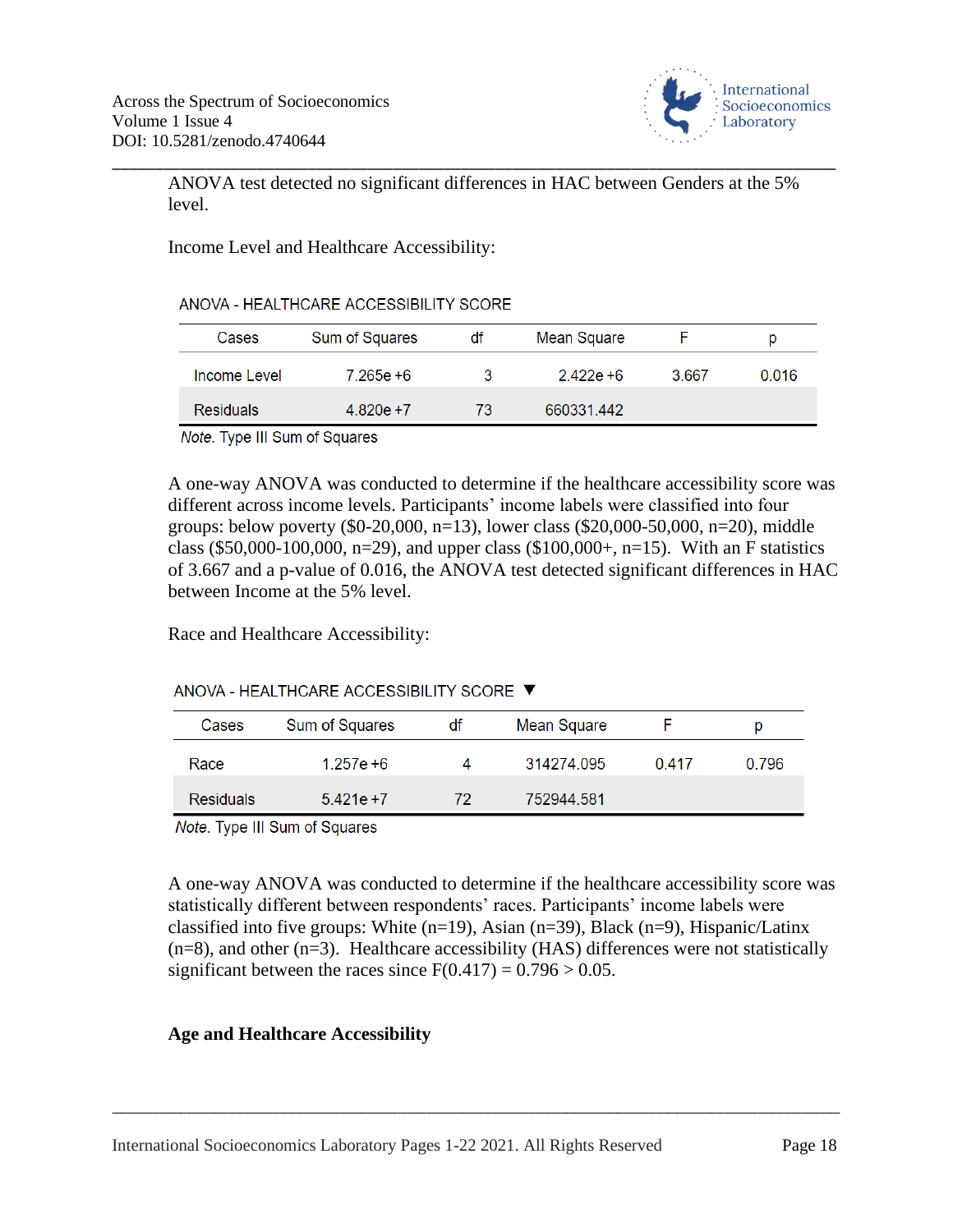

| ANOVA - HEALTHCARE ACCESSIBILITY SCORE |                |    |             |       |       |  |
|----------------------------------------|----------------|----|-------------|-------|-------|--|
| Cases                                  | Sum of Squares | df | Mean Square |       | D     |  |
| Age                                    | 491571.334     | 3  | 163857.111  | 0.218 | 0.884 |  |
| <b>Residuals</b>                       | $5.498e + 7$   | 73 | 753116.916  |       |       |  |
|                                        |                |    |             |       |       |  |

\_\_\_\_\_\_\_\_\_\_\_\_\_\_\_\_\_\_\_\_\_\_\_\_\_\_\_\_\_\_\_\_\_\_\_\_\_\_\_\_\_\_\_\_\_\_\_\_\_\_\_\_\_\_\_\_\_\_\_\_\_\_\_\_\_\_\_\_\_\_\_\_\_\_\_\_\_\_\_\_\_\_\_\_\_

Note. Type III Sum of Squares

A one-way ANOVA was conducted to determine if the healthcare accessibility score was statistically different between respondents' ages. Participants' income labels were classified into five groups: minors  $(0-18, n=20)$ , young adult  $(21-30, n=9)$ , adult  $(31-50, n=1)$ n=8), and older adults (51-65, n=2). With an F statistics of 0.218 and a p-value of 0.884, the ANOVA test detected no significant differences in HAC between Age groups.

#### **Discussion**

As the data shows, the only demographic with a statistically significant disparity in healthcare accessibility (HAS) among the respondents was income. This means that we have enough evidence to reject the null hypothesis that Healthcare access is the same across income levels; from our analysis, it is plausible to assume differences in Healthcare access across income levels. Past research and literature corroborate these findings, where demographics like gender and age do not have correlations with healthcare accessibility, but ones like income do. In New York City, disparities in access to insurance and government assistance have made medical checkups and facility visits inaccessible to those of lower incomes -- with the COVID-19 pandemic only building upon this gap.

Prior research has concluded healthcare accessibility and income are statistically different. Even within COVID-19, health care costs have risen for most Americans especially due to many hospitals becoming overwhelmed by the overall costs of ordering new respiratory devices to fight the new pandemic. That, coupled with the healthcare system before, has led to healthcare marginalizing people who are of a lower income bracket have felt the increasing costs and seen their overall healthcare accessibility decrease, like the correlation that has been deduced from this experiment which was found to be statistically significant.

In healthcare, there has been a noted need for new policy change. Healthcare accessibility should not be tied to income as noted in the experiment. Change that can improve upon healthcare whether perhaps nationalizing healthcare or expanding resources to improve healthcare accessibility can improve overall happiness and health within the New York City community, helping its citizens and having a side-effect that can be implemented by other cities of like size. Thus, improving healthcare accessibility can transform most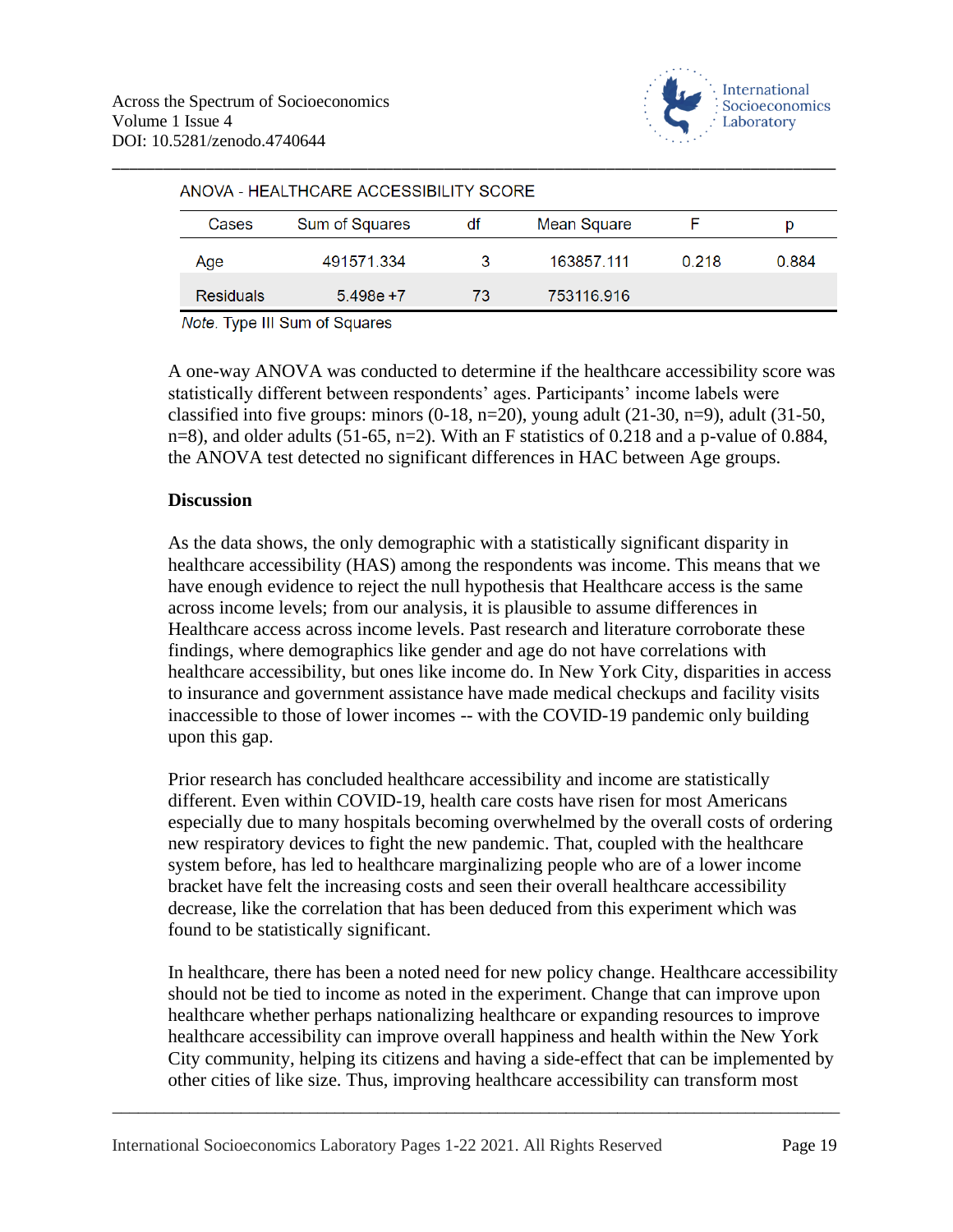

cities and help out the citizens who need to receive the proper level of healthcare without compromising due to their income bracket.

\_\_\_\_\_\_\_\_\_\_\_\_\_\_\_\_\_\_\_\_\_\_\_\_\_\_\_\_\_\_\_\_\_\_\_\_\_\_\_\_\_\_\_\_\_\_\_\_\_\_\_\_\_\_\_\_\_\_\_\_\_\_\_\_\_\_\_\_\_\_\_\_\_\_\_\_\_\_\_\_\_\_\_\_\_

Moving into experimental errors, the differences in healthcare accessibility between races, though statistically insignificant based on respondents' data, has been documented by other literature to constitute a notable disparity. Errors in data collection including a disproportionately large number of responses from Asian respondents (n=39) and comparatively minimal response from Hispanic respondents (n=8) might have skewed data and provided an insufficient basis for the one-way ANOVA to detect statistical differences. Also, though age has not been documented by other research to impact healthcare accessibility, survey responses tended to come from a disproportionate number of minors (0-18) and much smaller numbers of the elderly, potentially providing insufficient data for a one-way ANOVA to prove statistical correlation.

Future improvements to this experiment can be made to ensure a more balanced and diverse respondent pool. Similar questions and survey format can be used with respondents providing numerical responses as opposed to scalar or other measures for the most accurate data analysis. Targeting survey distribution into various diverse communities with residents of various ages, races, incomes, and gender groups can be more heavily emphasized and regulated. Additionally, efforts can be made to have respondents' demographics mirror those of New York City in terms of percentages of the entire population. Regardless, a more balanced and defined survey outreach strategy is necessary for future expansion on this experiment to provide a more comprehensive and representative picture of New York City.

Our study also provides a basis for other researchers to conduct future research into the field of healthcare accessibility. The concept of asking respondents for numerical responses and running one-way ANOVA tests can remain the same; however, a more specific research topic can be adopted such as specific areas of healthcare accessibility such as facility proximity, affordability, or public trust. This research will be useful in identifying and analyzing disparities in healthcare accessibility that exist between demographics in certain aspects rather than from an overall view. Healthcare accessibility is ultimately a wide topic and area of policy concern and our research provides a look into disparities that may exist in New York City and provides future research with a platform to base their experiments on.

We would like to thank and acknowledge those who participated in our survey, authors of past literature we have cited, and those at the International Socioeconomics Laboratory that have aided in our study of healthcare disparities between demographics in New York City.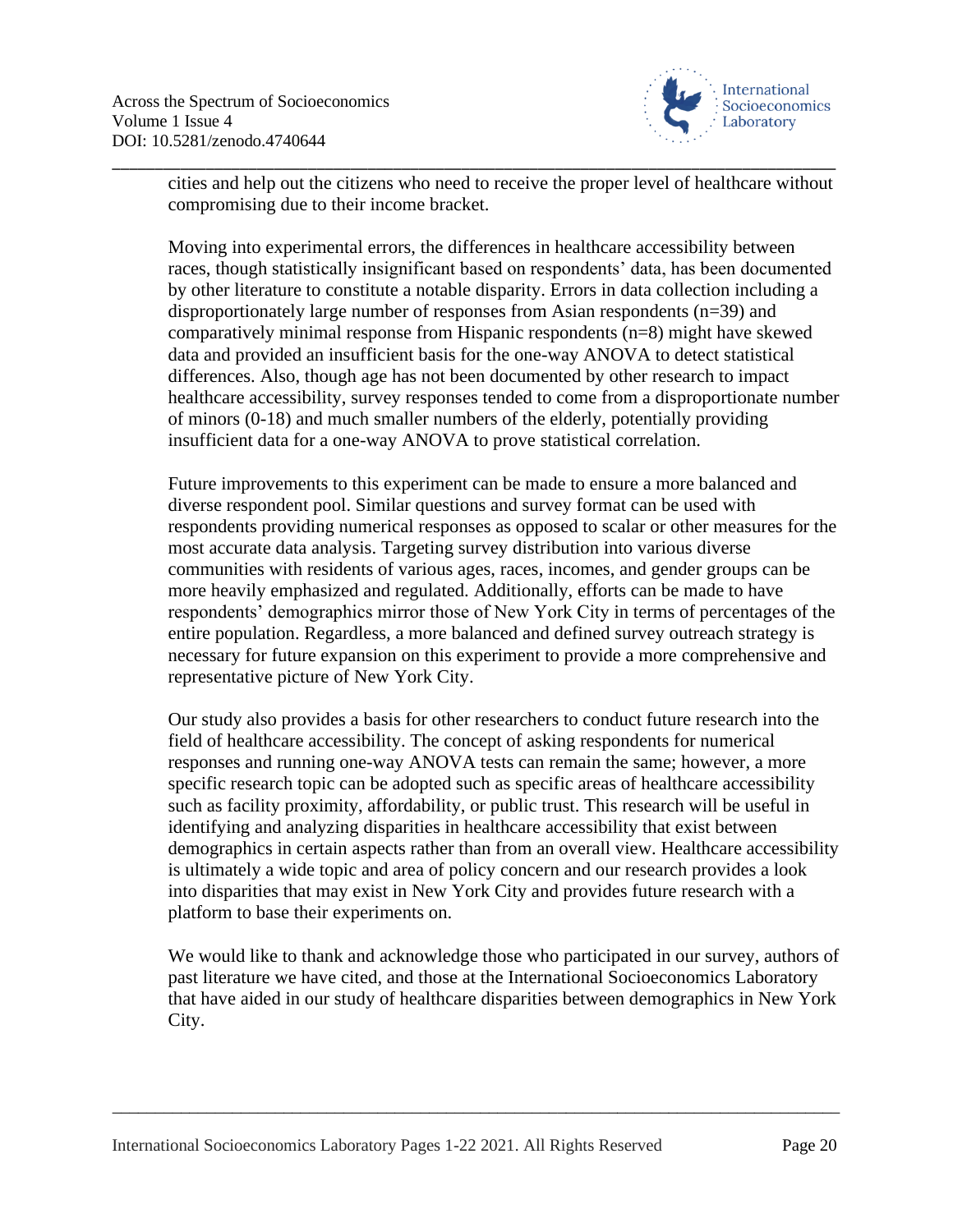

#### **References**

Benjamin, E. R. (2020). *Elisabeth Ryden Benjamin*. Elisabeth Ryden Benjamin | Community Service

\_\_\_\_\_\_\_\_\_\_\_\_\_\_\_\_\_\_\_\_\_\_\_\_\_\_\_\_\_\_\_\_\_\_\_\_\_\_\_\_\_\_\_\_\_\_\_\_\_\_\_\_\_\_\_\_\_\_\_\_\_\_\_\_\_\_\_\_\_\_\_\_\_\_\_\_\_\_\_\_\_\_\_\_\_

Society of New York. https://www.cssny.org/staff/entry/elisabeth-ryden-benjamin. City of New York. (n.d.). Retrieved March 05, 2021, from<https://www1.nyc.gov/> COVID-19: Data. (n.d.). Retrieved April 15, 2021, from https://www1.nyc.gov/site/doh/covid/covid-19-data-archive.page David, L. (2020). COVID-19 Deepens Existing Health Disparities. *United Hospital Fund*.

Dunker, A., and Benjamin, E. R. (2020, June 4). *How Structural Inequalities in New York's Health Care System Exacerbate Health Disparities During the COVID-19 Pandemic: A Call for Equitable Reform*. Retrieved from Community Service Society: https://www.cssny.org/news/entry/structural-inequalities-in-new-yorks-health-caresystem

Fay, B. (2018). Hospital and Surgery Costs – Paying for Medical Treatment. Debt.org. https://www.debt.org/medical/hospital-surgery-costs/ Frost, M. (2015, November 12). *Stringer: Many in areas of Brooklyn and Queens lack health insurance*. Retrieved from Brooklyn Eagle: https://brooklyneagle.com/articles/2015/11/12/stringer-many-in-areas-of-brooklyn-andqueens-lack-health-insurance/ Hammond, B. (2020, April 10). *Indigent carelessness*. https://www.empirecenter.org/publications/invincible-indigence/.

*HealthValueHub*. (2019, March). Www.healthcarevaluehub.org. https://www.healthcarevaluehub.org/advocate-resources/publications/new-yorkersstruggle-afford-high-healthcare-costs-support-range-government-solutions-across-partylines

HRSA. (2019). MUA Find. https://data.hrsa.gov/tools/shortage-area/mua-find. Lew, I., & Benjamin, E. R. (2021, January 26). Health Inequity Persists in New York City: Impact of COVID-19 on Low-Income New Yorkers' Access to Health Care. Www.cssny.org. https://www.cssny.org/news/entry/health-inequity-persists-unheardthird

Ng-Kamstra, J., Stelfox, H. T., Fiest, K., Conly, J., & Leigh, J. P. (2020). Perspectives on personal protective equipment in acute care facilities during the COVID-19 pandemic. CMAJ.